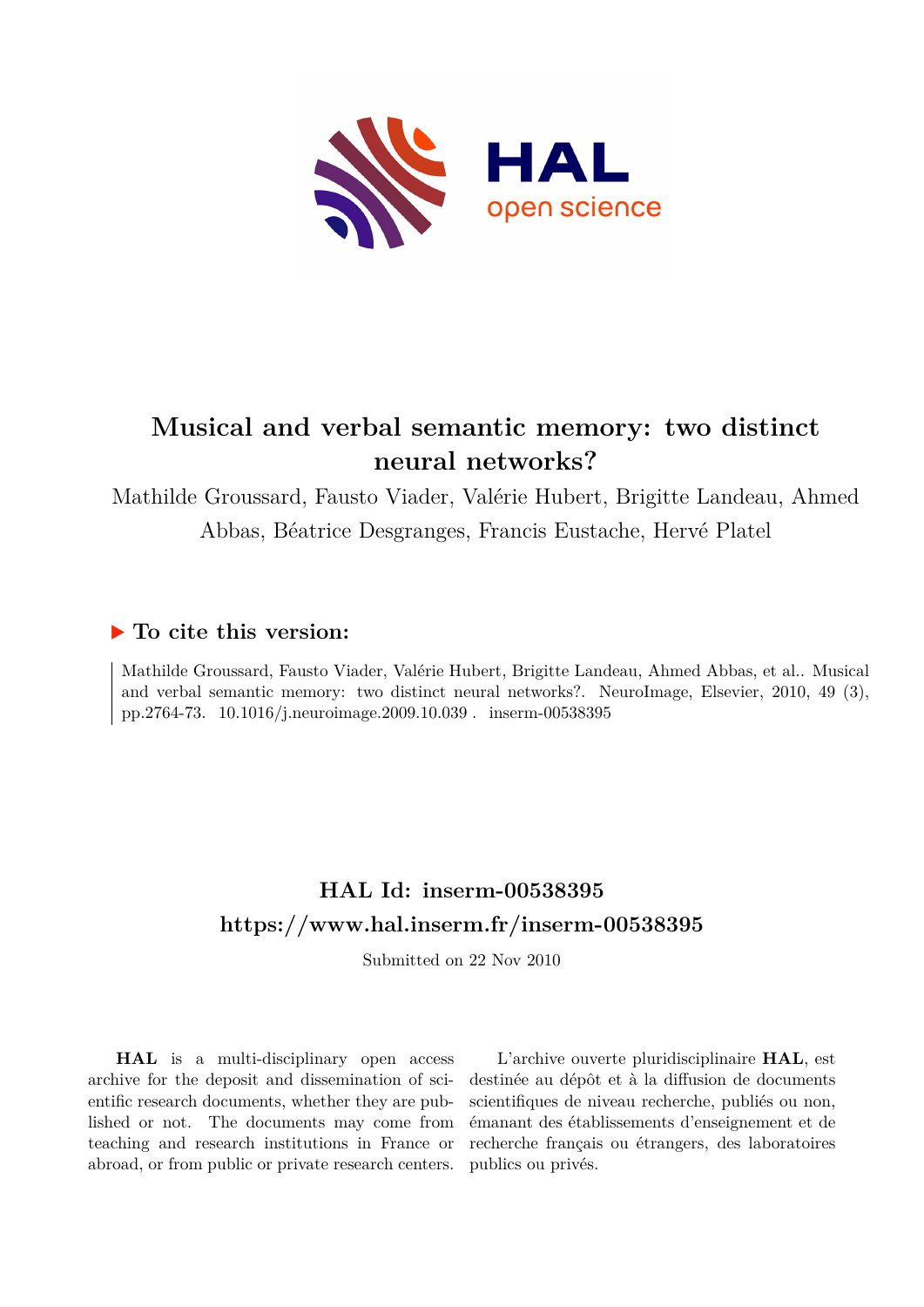## **Musical and verbal semantic memory: two distinct neural networks? M. Groussard,<sup>1</sup> F. Viader,1,2 V. Hubert,<sup>1</sup> B. Landeau,<sup>1</sup> A. Abbas, <sup>1</sup> B. Desgranges,<sup>1</sup> F. Eustache,<sup>1</sup> H. Platel<sup>1</sup>**

**1 Inserm-EPHE-Université de Caen/ Basse-Normandie, Unité U923, GIP Cyceron, CHU Côte de Nacre, Caen, France.** 

**<sup>2</sup> Département de Neurologie, CHU Côte de Nacre, Caen, France**

Correspondence and reprint requests:

Hervé Platel, Inserm - EPHE-Université de Caen/Basse-Normandie, Unité U923,

U.F.R de Psychologie, Université de Caen/Basse-Normandie, Esplanade de la Paix, 14032

Caen Cedex, France

Tel: +33 (0)2 31 56 65 91; Fax: +33 (0)2 31 56 66 93, e-mail: herve.platel@unicaen.fr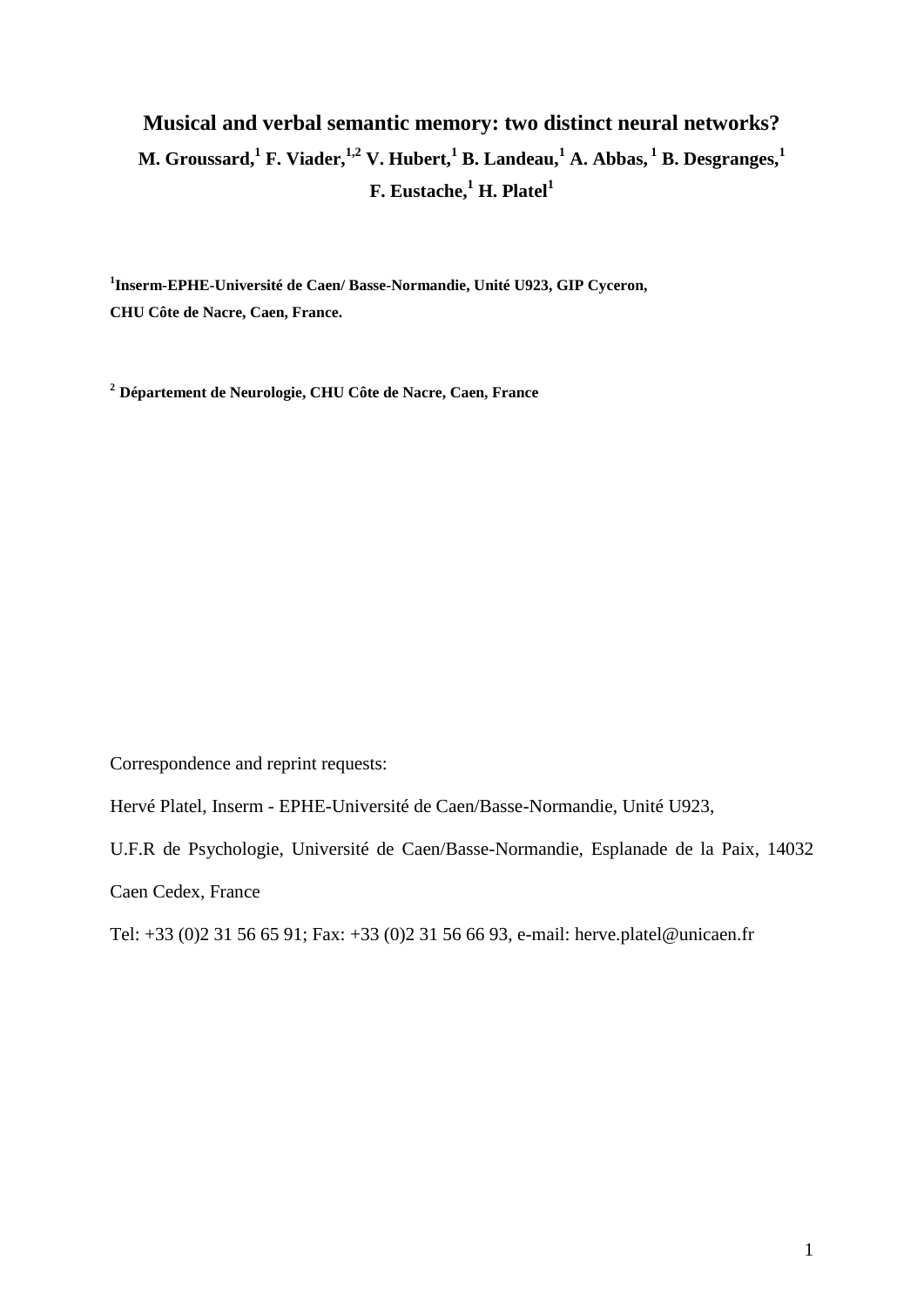## **Abstract**

Semantic memory has been investigated in numerous neuroimaging and clinical studies, most of which have used verbal or visual, but only very seldom musical material. Clinical studies have suggested that there is a relative neural independence between verbal and musical semantic memory. In the present study, "musical semantic memory" is defined as memory for "well-known" melodies without any knowledge of the spatial or temporal circumstances of learning, while "verbal semantic memory" corresponds to general knowledge about concepts, again without any knowledge of the spatial or temporal circumstances of learning. Our aim was to compare the neural substrates of musical and verbal semantic memory by administering the same type of task in each modality. We used high-resolution PET  $H_2O^{15}$  to observe 11 young subjects performing two main tasks: 1) a musical semantic memory task where the subjects heard the first part of familiar melodies and had to decide whether the second part they heard matched the first, and 2) a verbal semantic memory task with the same design but where the material consisted of well-known expressions or proverbs. The musical semantic memory condition activated the superior temporal and the inferior and middle frontal areas in the left hemisphere and the inferior frontal area in the right hemisphere. The verbal semantic memory condition activated the middle temporal region in the left hemisphere and the cerebellum in the right hemisphere. We found that both verbal and musical semantic processes activated a common network throughout the left-sided temporal neocortex. In addition, there was a material-dependent topographical preference within this network, with the activation predominating anteriorly during semantic musical and posteriorly during semantic verbal tasks.

Keywords: semantic memory; music; verbal memory; temporal cortex; prefrontal cortex; PET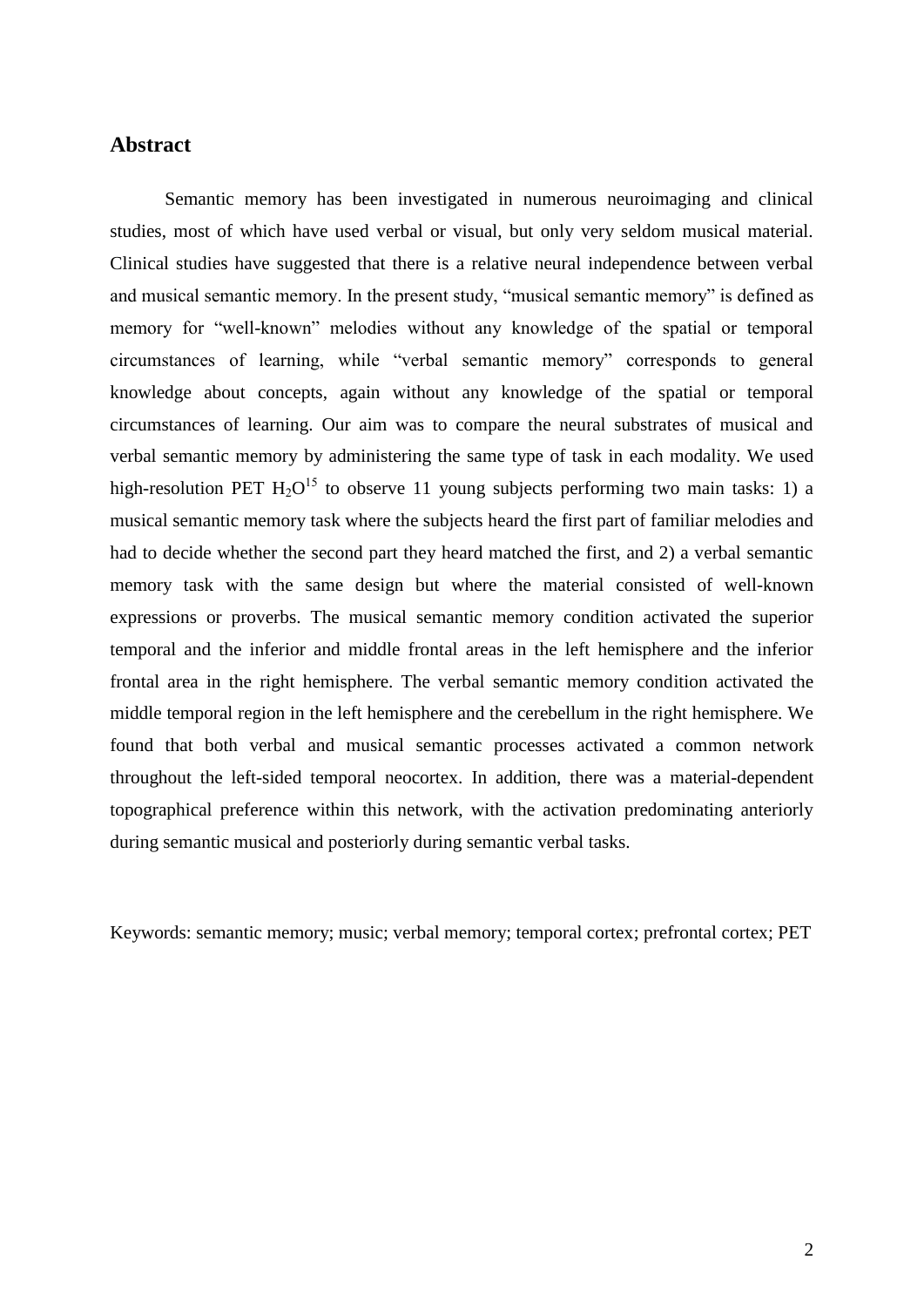## **Introduction**

Over the last few decades, neuropsychological studies of brain-damaged patients have revealed the compartmentalization of the musical and verbal domains of the brain (Luria et al. 1965; Signoret et al. 1987).

Specific abilities to perceive music may be selectively impaired in cases of amusia without aphasia (Eustache et al. 1990; Lechevalier et al. 1995). Moreover, the left hemisphere appears to be specialized for both rhythm, syntax and access to musical semantic representations (i.e. identification and recognition of melodies) (Peretz 1990; Platel et al. 1997; Patel et al. 1998) whereas the right hemisphere appears to be specialized for melodic (e.g. pitch contour) and timbre perception (Zatorre et al. 1992; Platel et al. 1997). In contrast with clinical and neuroimaging studies of music perception, there have been very few studies of musical memory and, rather surprisingly, the similarity and differences between language and music are mainly studied in the syntactic processing (Koelsch et al. 2002; Patel 2003) and rarely discussed for memory (Platel et al. 2003) .

The aim of the present study was to investigate if the musical semantic memory is sustained by a specific neural network; in other words, we looked for the neural substrates of the musical lexicon. As defined by Tulving back in 1972, "Semantic memory is the memory necessary for use of language. It is a mental thesaurus, organized knowledge a person possesses about words and other verbal symbols, their meaning and referents, about relations among them, and about rules, formulas, and algorithms for manipulations of these symbols, concepts, and relations. Semantic memory does not register perceptible properties of inputs, but rather cognitive referents of input signals." Nowadays, semantic memory in general is defined as the memory for concepts, regardless of the spatial or temporal circumstances of learning (Tulving 1985 ; Tulving 2001), while musical semantic memory in particular serves to register "well-known" melodies, but not the spatial or temporal circumstances of learning. This form of semantic memory enables us to identify songs and melodies or to have a strong feeling of knowing them.

Peretz (1996) reported the observation of a patient (CN) with bilateral temporal lesions who was able to learn verbal material, but not new musical tunes. This clinical case argues for the existence of a long-term memory system devoted to musical material. Starting from neuropsychological dissociations observed in clinical cases, Peretz et al., (1994) proposed a cognitive model of the access to musical lexicon. In this model, the recognition of a musical tune is based both on a melodic and a temporal dimension. This model postulates the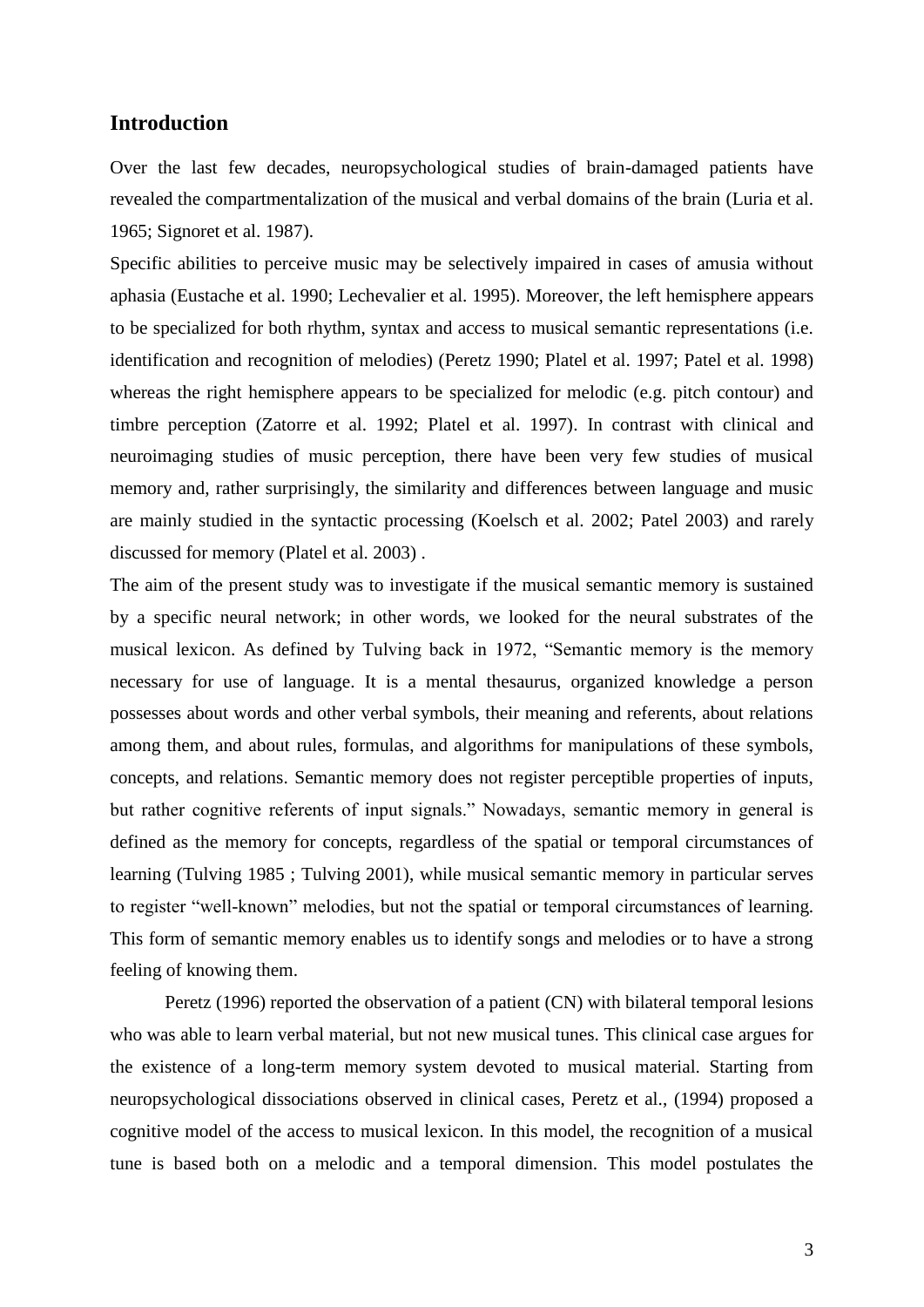existence of a verbal and a musical lexicon. They are independent but still have a privileged relationship. Musical semantic memory, as considered in our study, can be assimilated to Peretz's musical lexicon. Both of these concepts (musical semantic memory or musical lexicon) differ from Koelsch et al."s conception of the meaning of music (Koelsch et al. 2004). Actually, these authors considered that "aspects of musical meaning might comprise: (i) meaning that emerges from common patterns or forms; (ii) meaning that arises from the suggestion of particular mood; (iii) meaning arising from extra-musical associations and (iv) meaning arising from combinations of formal structures that create tension" (Koelsch et al. 2004). In fact, they referred to associations between musical perception and semantic meaning through sounds association with verbal concepts, but not to the idea of a musical lexicon *per se*.

Whereas numerous functional imaging studies have already examined the neural basis of semantic memory using mainly verbal and visual material (Cabeza and Nyberg 2000; Cappa 2008), only a handful of authors have studied semantic memory using very familiar musical material (Besson and Schon 2001; Platel et al. 2003; Satoh et al. 2006; Plailly et al. 2007). Besson and Schön (2001) argued that a distinction should be made between the long-term memory systems for music and language. Using the event-related brain potentials (ERP) method, they recorded differential ERP effects for semantic processing when subjects focused all their attention on either the lyrics or the music of opera excerpts. Halpern and Zatorre (1999) examined the cerebral network involved during a musical imagery task and suggested a right frontal lobe implication during the retrieval from musical semantic memory. Nevertheless, this last result could more reflect the musical episodic memory retrieval, as found in our previous study (Platel et al. 2003). Actually, the participants heard the melodies just before the experiment and had to judge their rate of familiarity. This reminder of familiar melodies could allow some subjects to refer to this melodies listening context when they imagined the following of the melodies.

Our previous PET study of the neural substrates underlying the semantic and episodic components of musical memory suggested the existence of a neural distinction between these two kinds of memory (Platel et al. 2003). Semantic memory for musical material seems to involve the left anterior temporal cortex. Satoh et al. (2006) studied cerebral blood flow by means of  $H_2O^{15}$  PET scanning during the recognition of familiar melodies. They observed the activation of the anterior part of both temporal lobes, the middle part of the left superior temporal gyrus and the medial frontal cortices. Using fMRI, Plailly et al. (2007) investigated the neural bases of the familiarity-based processing of music and odors. They reported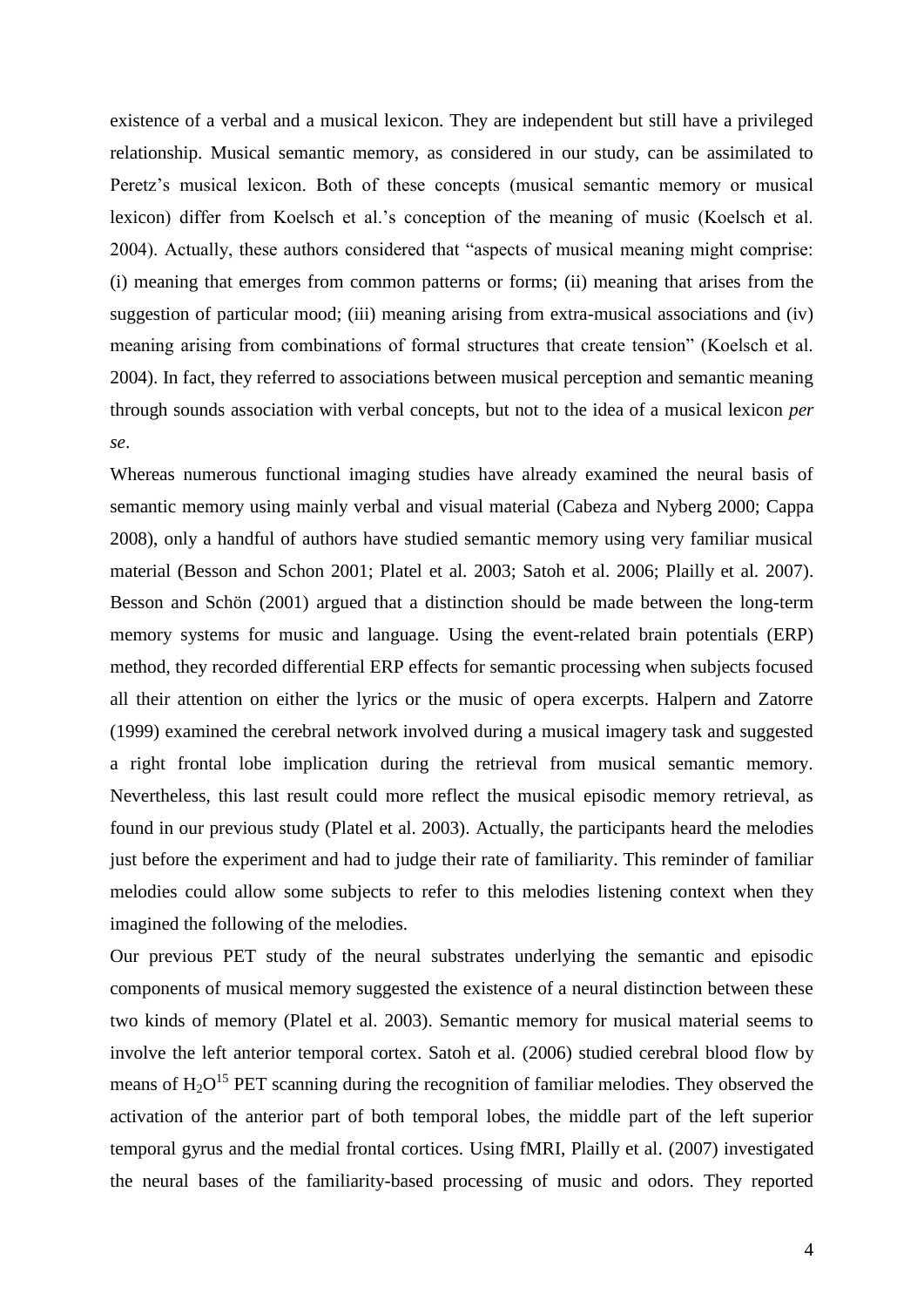involvement of the left-sided frontal (e.g. inferior frontal gyrus) and parieto-occipital areas, for both types of stimuli. This result suggests that it is a multimodal neural system that contributes to the feeling of familiarity.

Contrary to neuropsychological studies of brain-damaged patients, neuroimaging studies of semantic memory have failed to demonstrate a clear-cut distinction between the neural networks involved in semantic retrieval processes for verbal and musical semantic memory. Thus, the question of independence between the musical and verbal lexicons remains open. Moreover, no neuroimaging study has so far directly assessed neural activity during comparable musical and verbal semantic memory retrieval tasks. The comparisons between language and music mainly focused on syntactic processing and suggested a common network as regards prefrontal brain areas and different structural representations in the posterior brain regions (Patel 2003; Koelsch 2006). Based on previous studies of musical syntax (Minati et al. 2008), musical semantic memory (Platel et al. 2003), and language (Vigneau et al. 2006), we hypothesized that there is a partial neural distinction between verbal semantic memory and musical semantic memory. This neural specificity for musical semantic memory would appear to be present throughout the temporal cortex and prefrontal areas. Tasks with musical material, i.e. nonverbal material, have usually been found to involve the anterior part of the temporal cortex, whereas tasks with verbal material tend to produce more posterior activations (Drury and Van Essen 1997; Platel et al. 2003 ; Vigneau et al. 2006). We therefore predicted that musical semantic processes would induce more anterior activations than verbal semantic processes, notably in the temporal cortex.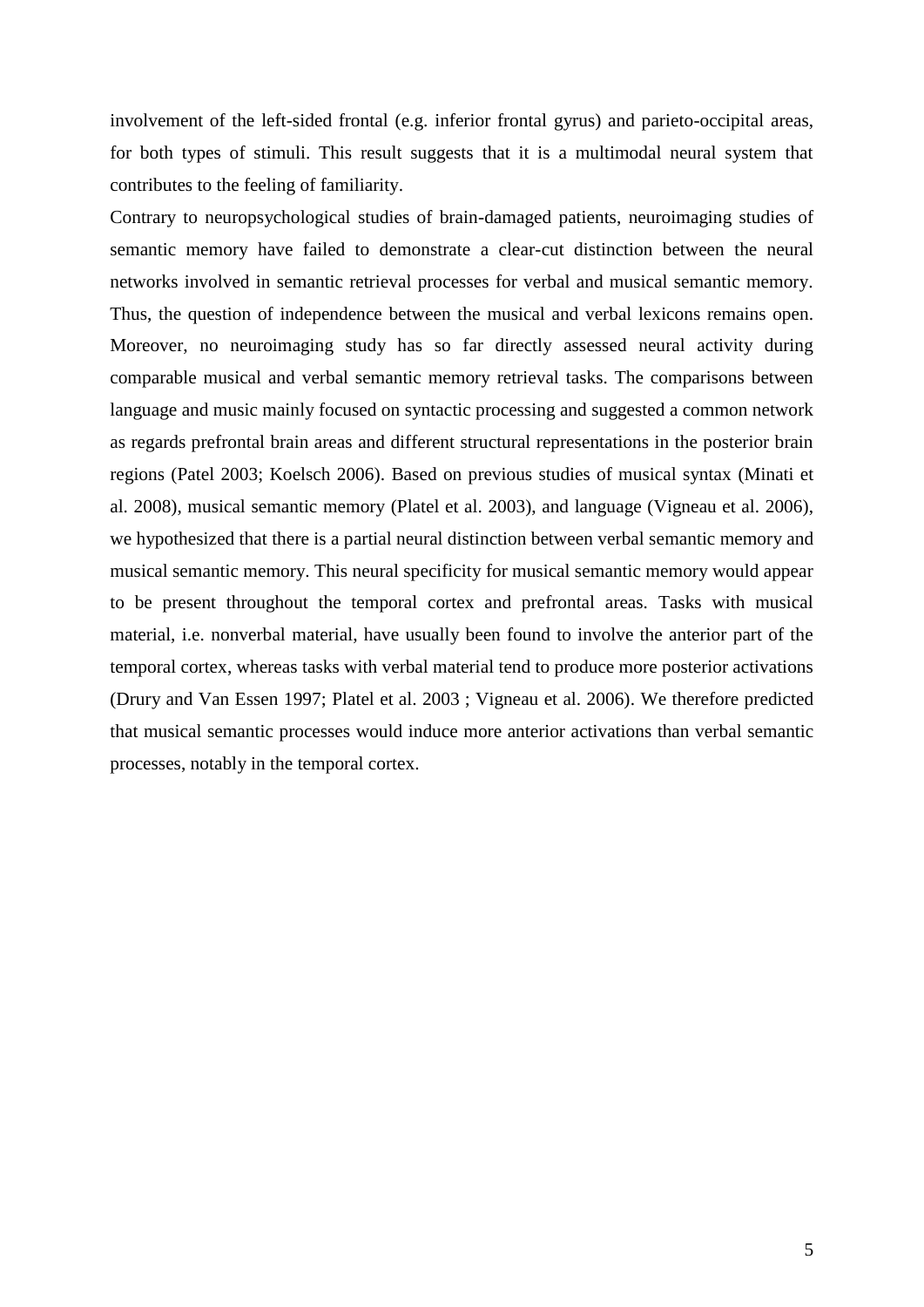### **Subjects and methods**

#### *Subjects*

 $\overline{a}$ 

Twelve healthy men (mean age  $= 23.6$  years, range 20-27 years, S.D.  $= 1.96$ ) were selected from a population of university students (mean educational level  $= 15.6$ , S.D.  $= 1.11$ ) to take part in this study. All were right-handed (as determined by the Edinburgh Handedness Inventory, Oldfield, 1971) and had normal hearing.

Because musicians may develop specific cognitive strategies due to musical expertise, we purposely enrolled non-musicians (none had received music lessons or participated in musical performances) so that our findings could be generalized to most people. Our subjects also had to meet two additional criteria. First, they had to be "common listeners" (i.e. not music lovers, who tend to listen to one specific type of music only), and second, they had to score normally on two tests of pitch perception : (1) comparison of two sequences of notes varying exclusively in term of pitch difference of one note, 2) comparisons of pitch between two notes). Throughout the study, all participants were told that the experiment in which they were taking part related to the perception of music, but they were never informed that the musical and verbal components of semantic memory were being specifically studied, in order to avoid their memorizing melodies or very familiar French proverbs and popular sayings before the experiment. All gave written informed consent prior to participation and the research protocol was approved by the regional ethics committee.

#### *Nature of the musical and verbal material*

The musical material was drawn from a pre-experimental study featuring 31 "familiar"<sup>1</sup> tunes (data not shown). These were short tonal melodies (5s) (no lyrics) taken from both the classical and modern repertoires and played on a single instrument (flute). Popular songs and melodies associated with French lyrics were avoided so as to minimize verbal associations, as were those which might spontaneously evoke autobiographical memories, such as the "Wedding March" or melodies used in popular TV commercials. During the post experimental debriefing, we have verified that no one had looked for lyrics during the experiment. All melodies were rated as "very familiar" by more than 70% of subjects in a

<sup>&</sup>lt;sup>1</sup> Here are some examples of selected familiar tunes: Vangelis, "Conquest of Paradise"; E. Grieg, excerpts from the "Peer Gynt Suite".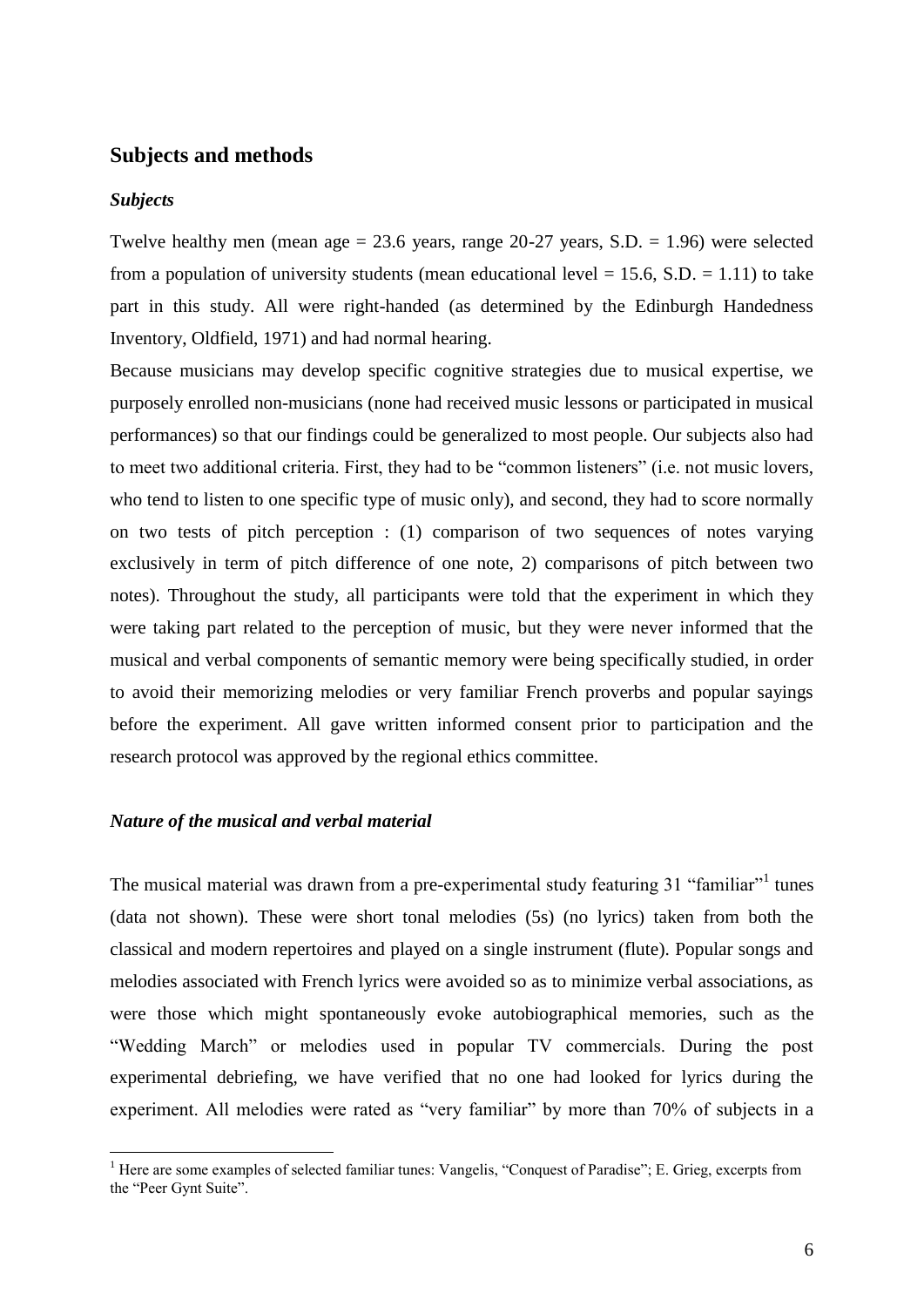pilot study of 50 subjects matched with the experimental sample. For the musical reference condition, we used 32 pairs of tonal sequences of notes (5s duration) played with the same instrument as those in the semantic musical task. The melodies used in this reference condition were real melodies, extracted mainly from the classical repertory, which were rated as "completely unknown" by more than 80% of the same pre-experimental sample. After completing the study, no participant declared having found any melody to be familiar to him. The sequences in one given pair were either the same or differed by the pitch of a single note. All musical stimuli were played by using a synthesizer set to flute-tone without orchestration and had a short length (between 5-7 seconds). The verbal semantic memory task used 35 "familiar" French proverbs or popular sayings<sup>2</sup> of approximately 4 seconds duration also drawn from a pre-experimental study. The sentences were uttered by a female speaker with as neutral a prosody as possible, in order to minimize their emotional contents. All were rated as "very familiar" by more than 70% of subjects in a pilot study of 50 subjects matched with the experimental sample. For the verbal reference condition, we constructed 35 "pseudosentences" of the same duration made up of non-words. We had chosen to use "pseudosentences" of non-words for the verbal reference task to avoid automatic semantic memory access, inevitable if we had used a lexical task with real words. Thus, the construction of the experimental material of our two reference tasks was guided by the two following objectives: 1] to obtain verbal and musical materials which were acoustically the nearest possible of the stimuli presented in the semantic tasks, with an aim of withdrawing the maximum of perceptual processes in the memory conditions; 2] to use stimuli not inducing automatic research in semantic memory, consequently unknown of the subjects (for the musical material), and not referring to words of the mother tongue (for the verbal material).

#### *Paradigm*

 $\overline{a}$ 

During the PET study, the participant was placed in a supine position on an adjustable table. An intravenous catheter was placed in the left arm for the administration of  $H_2O^{15}$ . Headphones were positioned on the subject's head, so that he could hear both the stimuli and instructions. He had to perform two similar categories of semantic memory tasks, one musical (hereafter called "MusSem") and one verbal ("VerbSem"). In the former, the subject heard the

 $2$  Here are some examples of selected familiar French proverbs: "Strike while the iron's hot= Il faut battre le fer pendant qu"il est chaud"; "The more you get the more you want = L"appétit vient en mangeant"; "Every cloud has a silver lining = Après la pluie, le beau temps".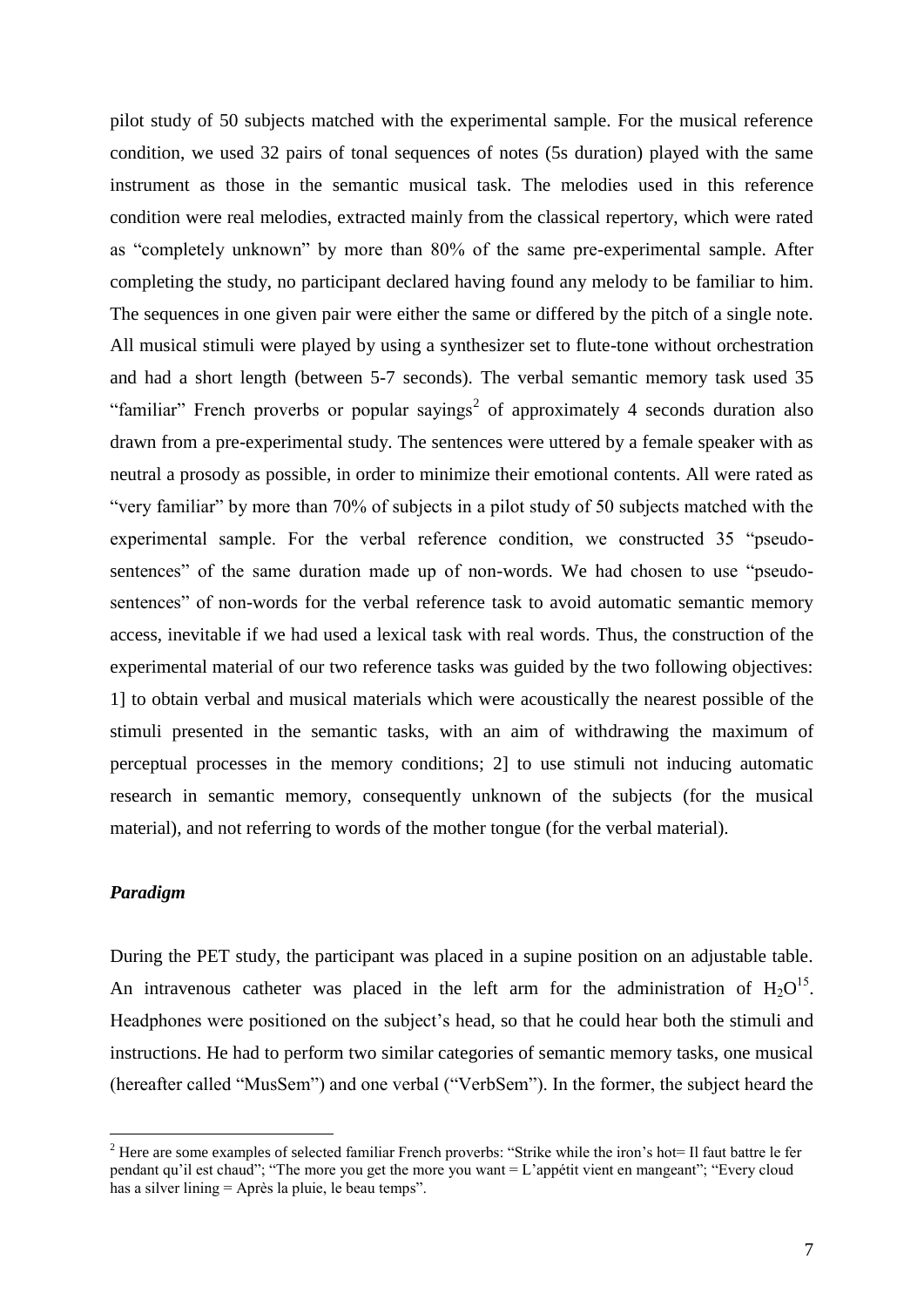beginning of a well-known tune, followed by a short silence and a beep tone (mean interval 800ms), then either the next part of the melody or a different familiar melody. He had to decide whether the second part matched (i.e. was the end of) the first or not. If not, the second part belonged to another familiar melody (corresponding to 36.6% of stimuli). To highlight any specific activation brought about by musical semantic memory processes, the semantic memory task was contrasted with the perceptual control condition (the musical reference task or "MusRef") in which the subject was asked to indicate whether or not two original sequences of notes were similar. This task was supposed to call on decisional and motor processes to the same extent as the experimental task, but not on musical semantic memory since the musical sequences were unknown to the participant.

In the verbal semantic memory task, the subject listened to the beginning of a French proverb or popular saying, followed by silence and a beep tone (mean interval 800ms), and then by either the right or a wrong ending (which then belonged to another proverb). He had to decide whether or not the second part matched the first. This verbal semantic memory test was contrasted with the perceptual control condition (the verbal reference task or "VerbRef") in order to subtract the brain activation produced by decisional and motor processes. In this task the subject had to indicate whether or not two meaningless sequences of syllables (non-words respecting French phonological rules) were similar.

To resume the instructions: - for the semantic tasks, the participant had to press on the left button of a computer mouse (right index) if the continuation of the melody or proverb was the good one, and on the right button (right middle finger) if the continuation of the melody or proverb was not that expected. For the perceptual references tasks, the subject had to press on the left button of the mouse (right index), when the second melody or pseudo-words series was identical to the first sequence, and on the right button (right middle) when there was, in the second sequence, at least a note with a different pitch, or a different syllable in the second series of pseudo-words.

The difficulty of the verbal and musical semantic tasks was tested and adjusted during the pilot study. Each subject underwent 10 consecutive scans (injection of  $H_2O^{15}$ ) during a single PET session lasting 1½ hours, including 2 repetitions of 4 different experimental conditions and 2 resting scans (see Fig 1). The musical task was given prior to the verbal task in order to reduce any possible verbal contamination during the musical task (i.e. by remembering or thinking of proverbs). During each scan, the subject was instructed to keep his eyes closed. The height of the table and the mouse location were adjusted for each subject to achieve the most comfortable position. Each task lasted 2 minutes and consisted of 15-18 stimuli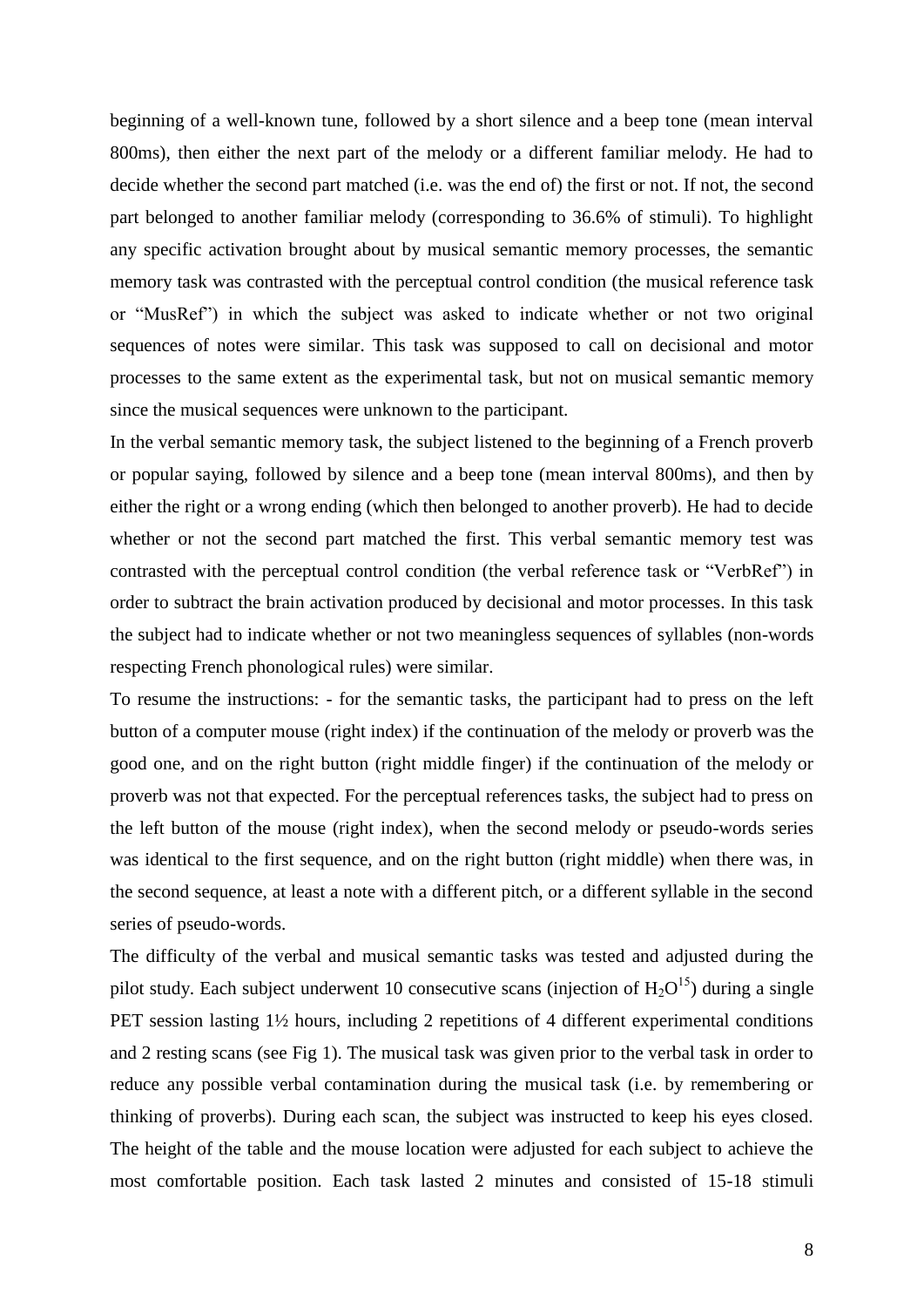(depending on conditions) of 5 seconds duration. The response interval between two stimuli was set at 3 seconds in order to minimize automatic subvocal naming or episodic memory processes during this time.

#### **Data acquisition**

#### *Behavioral data acquisition*

Sound stimuli were presented at a comfortable loudness level using an E-Prime software. The responses and reaction times were recorded using a specific module written in E-Prime.

## *PET data acquisition*

Measurements of the regional distribution of radioactivity were performed using a Siemens ECAT HR+ PET camera with full-volume acquisition allowing for the reconstruction of 63 planes. Transmission scans were obtained with a  $^{68}Ga$  source prior to emission scans. The duration of each emission scan was 90 s. Approximately 6 mCi of  $H_2O^{15}$  were administered as a slow bolus in the left antecubital vein, using an automatic infusion pump. Each experimental condition began 30 s before data acquisition and continued until scan completion. This process was repeated for each of the 10 scans, for a total injected dose of ≈60mCi. The interval between injections was 6 min. 40 s. The head was gently immobilized in a dedicated headrest. Head position was aligned transaxially to the orbitomeatal line with a laser beam. The position of the head was checked with the laser beam prior to each injection.

### *Image handling and transformation*

All calculations and image transformations were performed on Unix System workstations. First of all, the 10 scans of each subject were realigned, using AIR 3.0 software. For subsequent data analysis, we used Statistical Parametric Mapping software (SPM5, Wellcome Department of Cognitive Neurology) implemented in the MATLAB environment. The images were nonlinearly transformed into a standard space, i.e. the MNI PET template of SPM5. They were smoothed using a 12-mm Gaussian filter. As the images were scaled to an overall CBF grand mean of 50ml/100g/min., we shall refer to "adjusted rCBF" hereafter. We used a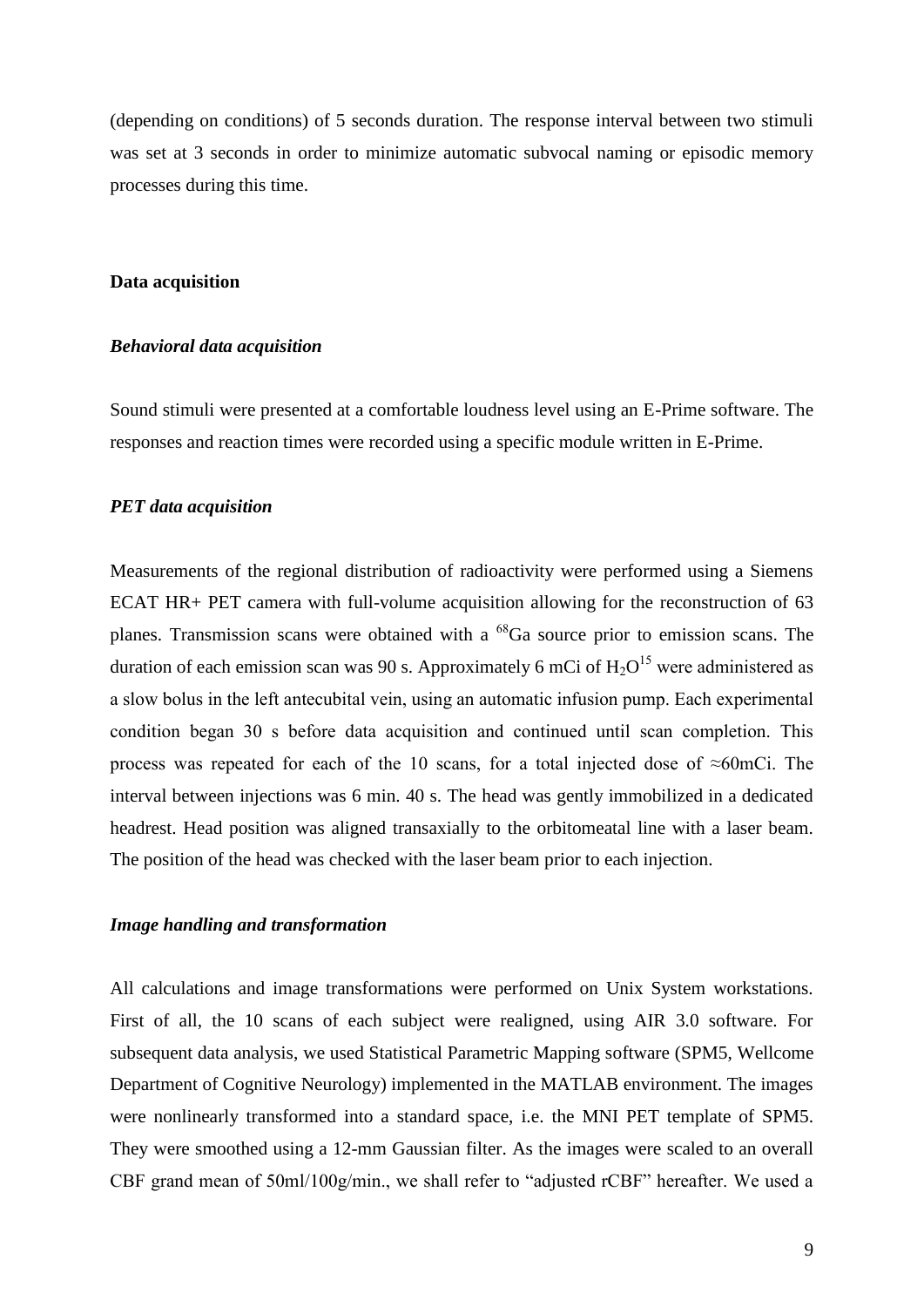gray matter threshold of 80% of the whole brain mean and covariates were centered before inclusion in the design matrix. We then used the same procedure as that described in Hubert et al. (2007;2008). An ANCOVA (analysis of covariance), with global activity as a confounding covariate, was performed on a voxel-by-voxel basis. The results of the t statistic (SPM  $\{t\}$ ) were then transformed into a normal standard distribution (SPM {z}). The significant cut-off was set at the *p*<0.001 uncorrected for all multiple comparisons. The anatomical/cytoarchitectonic location of significant activation was based on the SPM5 MNI template. All the coordinates listed in the sections below are SPM5 coordinates.

#### **Data analysis**

#### *Behavioral data analysis*

We performed a repeated-measures ANOVA on performance and response time, and Tukey"s post-hoc analyses.

#### *PET scan analysis*

Twelve sets of scans were acquired but only 11 were analyzed. One subject was excluded because of his poor experimental performance due to non-compliance with the instructions in one of the tasks.

*Subtraction analyses*: Using t-tests, two planned comparisons of means were carried out between each of the two semantic tasks and rest "musical semantic – rest" (named hereafter MusSem-Rest) and "verbal semantic – rest" (named hereafter VerbSem-Rest), in order to unravel the cerebral rCBF changes associated with perceptual, motor and semantic processes. The comparisons between each reference task and rest (MusRef-Rest) and (VerbRef-Rest)

were realized to highlight the components related to acoustic processing, working memory and motor decision.

Similar analyses were conducted between each semantic task (verbal/musical) and its corresponding reference task "Musical semantic – musical reference" (named hereafter MusSem-MusRef) and "Verbal semantic – verbal reference" (named hereafter VerbSem-VerbRef). Hit rates were added as a covariate, to avoid possible confounding effects of any difference between musical and verbal subjects' performances (which was, indeed, the case, see Behavioral data below).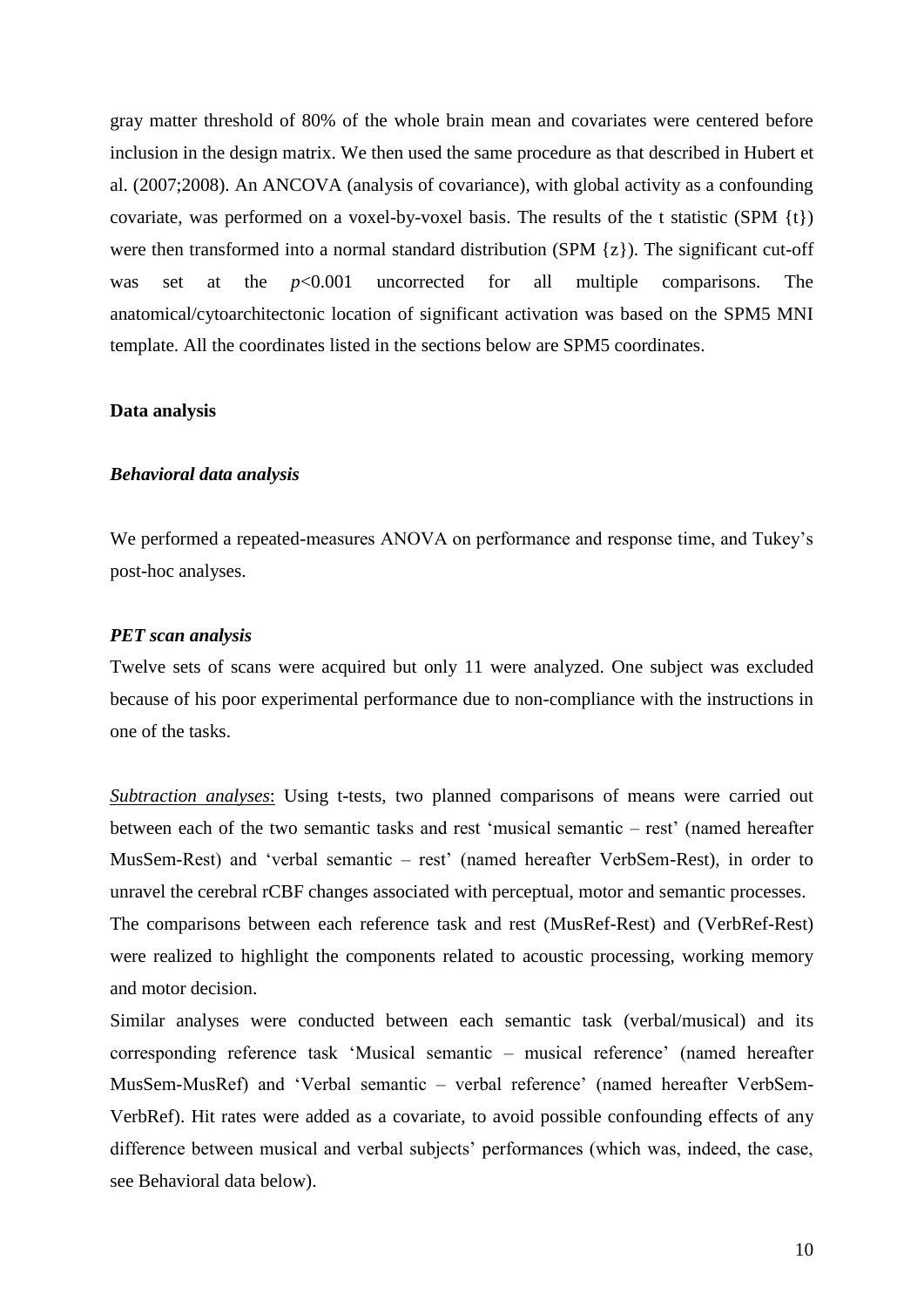Although the direct comparison between the musical and the verbal semantic tasks seemed the more relevant contrast, this direct comparison allowed exclusively highlighting the more significant amplitude changes between the two tasks, including perceptual, executive and memory processes. Given that we had built these two memory tasks with very similar semantic processing, the more significant difference between them was produced in large part by the perceptual processes. Thus, to reveal brain activation specifically associated to musical semantic memory processes, excluding both the effects of perceptual activity and contamination by semantic verbal components, we performed the direct comparison between the two semantic tasks after the subtraction of the respective reference tasks [MusSem-MusRef] – [VerbSem-VerbRef]. We have also reported the results of the reverse comparison ([VerbSem-VerbRef] – [MusSem-MusRef]) that is expected to highlight the neural substrates of verbal semantic memory. These comparisons were carried out, using an explicit mask (p< 0.001 uncorrected for multiple comparisons), within the brain areas activated in the previous contrasts MusSem-MusRef and VerbSem-VerbRef, so as to remove differences that would result from deactivations.

*Conjunction analysis*: To identify the cerebral substrates involved in both the verbal semantic task vs. rest (VerbSem-Rest) and musical semantic task vs. rest (MusSem-Rest) comparisons, and thus to pinpoint the cerebral network associated with perceptual, motor and semantic processes, we used a conjunction analysis based on the recently proposed "valid conjunction inference with the minimum statistic" (Nichols et al., 2005). In this test, each comparison in the conjunction was individually significant, corresponding to the valid test for a "logical AND".

All activations are reported at  $p<0.001$  (uncorrected). This threshold was chosen in light of empirical studies showing that such a threshold protects against false positives (Bailey et al. 1991). Only activations involving clusters with more than 50 voxels are reported.

#### **RESULTS**

### *Behavioral data*

The mean accuracy of performances was 85.45% (S.D.=9.74) for the musical semantic task, 98.39% (S.D.=2.60) for the verbal semantic task, and 95.24% (S.D.=5.50) and 98.17%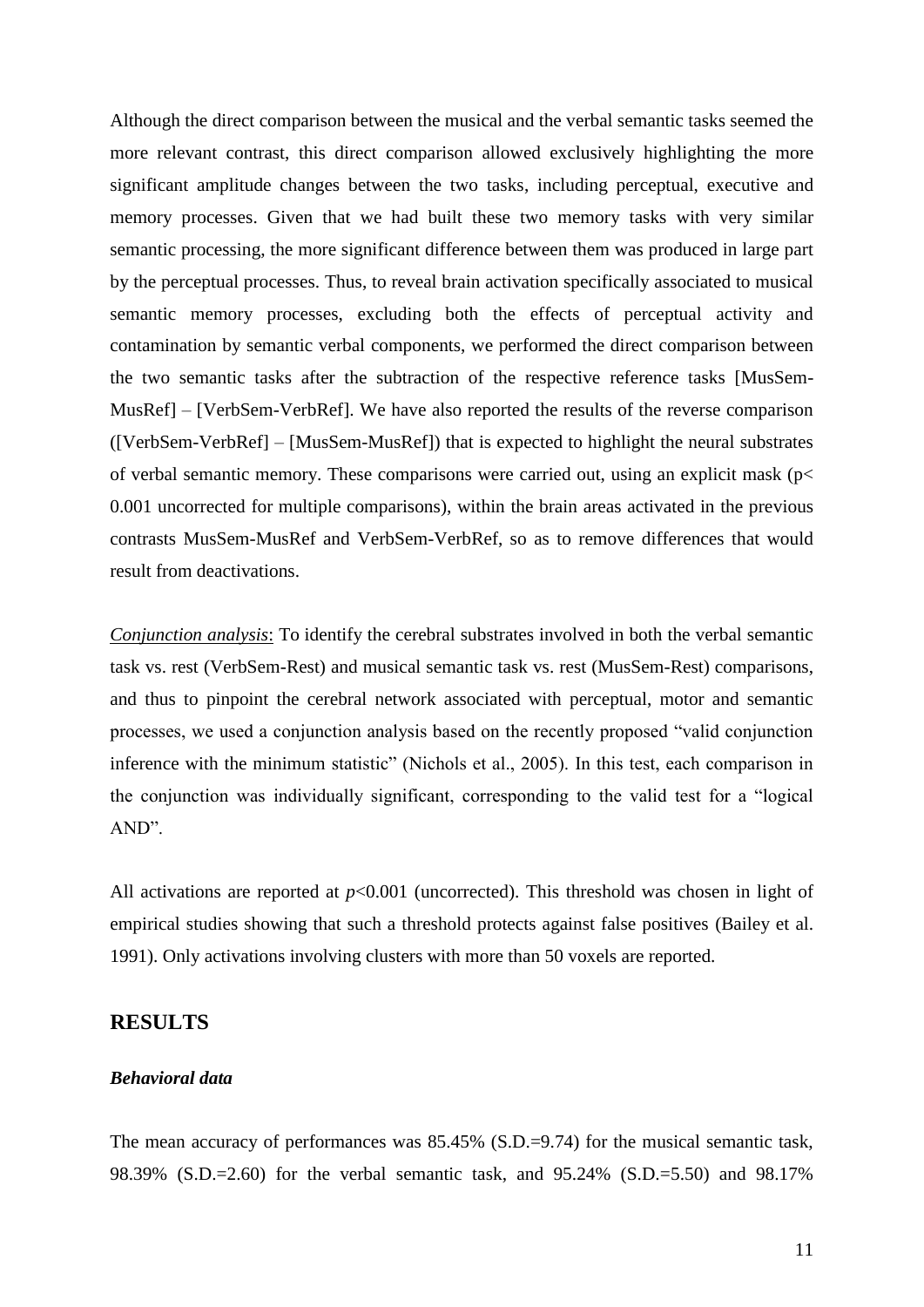(S.D.=3.15) for the musical and verbal reference tasks respectively. The accuracy was lower for the musical semantic task than for either the verbal semantic or any of the reference tasks (*p*<0.001). These performances were not significantly different from those of the subjects in our pre-experimental population.

## *PET data*

#### *Semantic versus Rest*

Comparing the musical semantic memory task with the resting state (MusSem-Rest) revealed bilateral activation of the superior temporal lobe (extending into the middle temporal lobe). When compared with rest (VerbSem-Rest), the verbal semantic memory task elicited bilateral activation of the middle temporal area, though this was more extensive on the left than on the right (Table1 and Fig.2). Using 2x2 repeated-measures ANOVA (on mean cluster values of each subject), we observed an interaction between the stimulus type and the side of activation. The temporal activation triggered by verbal material was mainly left-sided, whereas with musical material the temporal activation was mainly right-sided (*p*< 0.001 uncorrected).

## *Conjunction Semantic versus Rest*

The conjunction analysis revealed activation in the bilateral middle and superior temporal lobe extending into the superior temporal pole and inferior frontal area (BA 11/22), and right activation in the angular (BA 39) and superior frontal areas (BA 11) (Table 1 and Fig. 2).

#### *Reference versus rest*

The comparison between musical reference task with the resting state (MusRef-Rest) involved bilateral activations of the superior temporal area (BA 22) (extending into the middle temporal region), right activation of the inferior and superior frontal gyri (BA 45/11), bilateral activations of the cerebellum structures and right activations of the inferior parietal area (BA 39) (Table 2 and Fig. 3). Verbal reference versus rest (VerbRef-Rest) revealed extensive activation of the bilateral superior and inferior temporal areas (BA 22), bilateral activation of the orbital part of the superior frontal region (BA 11), and right activation of the parahippocampal, amygdala (BA 48) and superior parietal area (BA 7).

## *Semantic versus Reference*

Comparing the musical semantic with the musical perceptual reference task (MusSem-MusRef) revealed extensive activation of anterior part of the left superior temporal areas (extending into the superior temporal pole) and *pars triangularis* of the inferior and middle frontal areas (BA 38/47/48), as well as of the right inferior frontal (BA 44) and middle and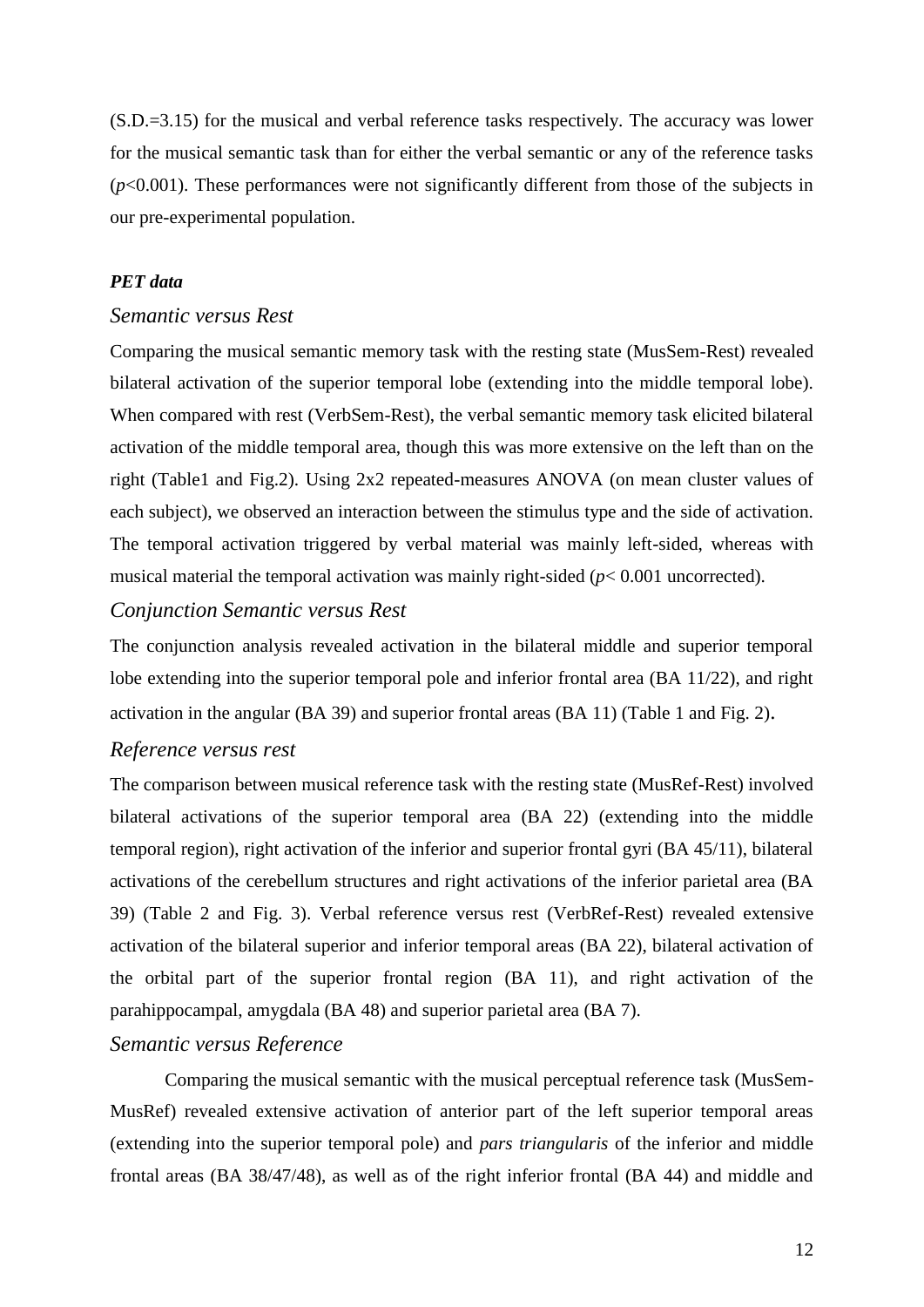anterior cingulate areas (BA 32) (Table 3 and Fig. 4). Comparing the verbal semantic and verbal perceptual reference tasks (VerbSem-VerbRef) revealed activation of the posterior part of the left middle temporal area (BA 21) and right cerebellum (Table 3 and Fig. 4).

### *Musical versus Verbal*

The comparison between musical and verbal semantic tasks ([MusSem-MusRef] – [VerbSem-VerbRef]) showed activation of the left inferior frontal areas (extending into the superior temporal pole) (BA 38/44) and the *pars triangularis* and orbital of the inferior frontal areas (BA 47) (Table 3 and Fig. 5).

## *Verbal versus Musical*

The direct comparison between verbal semantic and musical semantic ([VerbSem-VerbRef] – [MusSem-MusRef]) implicated activation of the right cerebellum (verbal semantic task) (Table 3 and Fig. 5). Using a less conservative threshold for this comparison, we found an additional activation of the left posterior part of the middle temporal lobe.

## **DISCUSSION**

The neural distinction between music and language has already been suggested in the neuroimaging literature of syntactic and semantic processing as in the synthetic model of the localization of music and language in the brain proposed by Brown and colleagues (2006). Nevertheless, this distinction had never been shown with direct comparisons between music and language using comparable semantic memory tasks.

## *Comparisons with rest:*

Compared with the resting-state condition (Fig. 2), the musical and verbal semantic tasks triggered activation in similar temporal areas. These contrasts reflected both memory and perceptual processes. The left verbal semantic activation produced by the verbal semantic task was that which is habitually found in semantic processing, whereas the right posterior temporal activation produced by the verbal semantic task is classically involved in the processing of the human voice (Kriegstein and Giraud 2004; Alho et al. 2006). This activation was more bilateral during the musical semantic task than during the verbal one. Consistent with previous studies, we found predominant right hemispheric involvement for music, induced by the music perception processes and related mainly to tonal pitch perception (Limb 2006; Zatorre et al. 2007). The conjunction analysis between verbal and musical semantic tasks vs. rest (Fig. 2) revealed activation in the bilateral middle and superior temporal lobe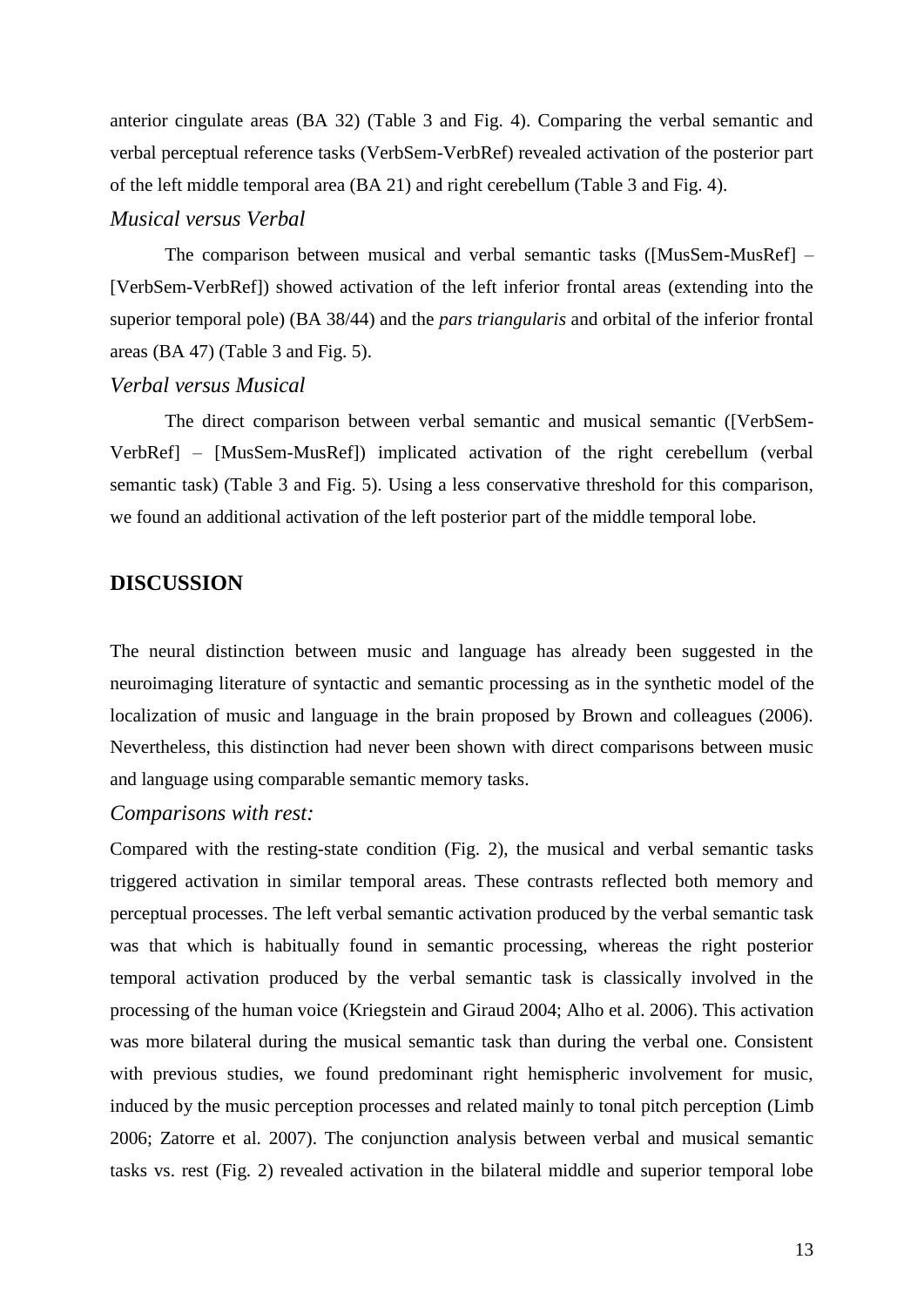extending into the superior temporal pole and the inferior frontal area, as well as the right angular and superior frontal cortex. This activation reflects the common neural network involved in perceptual and semantic processes, whatever the nature of the material (verbal or musical).

Regarding our present results (Fig. 2 and 3) compared with rest and the comparison of cerebral activity in the reference musical vs. rest tasks, we observed bilateral activation restricted to the temporal area, with right hemisphere dominance. It seems likely that the right temporal activation was partly associated with perceptual processes, whereas the left temporal lobe seems to be more dedicated to semantic processes (Cabeza and Nyberg 2000; Thompson-Schill 2003) and feeling of familiarity (Plailly et al. 2007).

## *Comparisons with reference tasks:*

When contrasting the participants' performances at the musical semantic vs. musical reference and verbal semantic vs. verbal reference tasks, the musical semantic task appeared to be more difficult than both the verbal semantic task and perceptual reference tasks, as already found in the pre-experimental study. This may be because in everyday life, nonmusicians use words far more frequently than notes, and semantic verbal tasks are therefore comparatively easier than musical ones. As explained before, this bias was overcome by adding hit rates as a covariate in comparing the verbal and musical semantic tasks to each other.

## *Semantic Musical*

Compared with the reference task, the musical semantic memory task was associated with a relative rCBF increase in the left superior temporal cortex, including its foremost part, the middle and *pars triangularis* both inferior frontal areas, as well as the right inferior frontal and middle and anterior cingulate areas. According to Copland et al. (2007), the right anterior cingulate is involved in the successful detection of a prime-target relationship. In our study, activation of the right anterior cingulate could be associated with the successful detection of the relationship between the beginning and the end of a melody, as our subjects had to decide whether or not the second part was the correct following. Whereas activations obtained in the left inferior frontal gyrus (BA 44/48, also named "Broca's area") seem to be associated to musical syntactic processing, as proposed by Koelsch et al. (2004). Therefore, these frontal activation could be linked to the detection of incongruity, producing a syntactic process (Tillman et al. 2003), particularly for the stimuli in which the second part of the melody does not match the first one. On the other hand, we think that activation in the left ventral frontal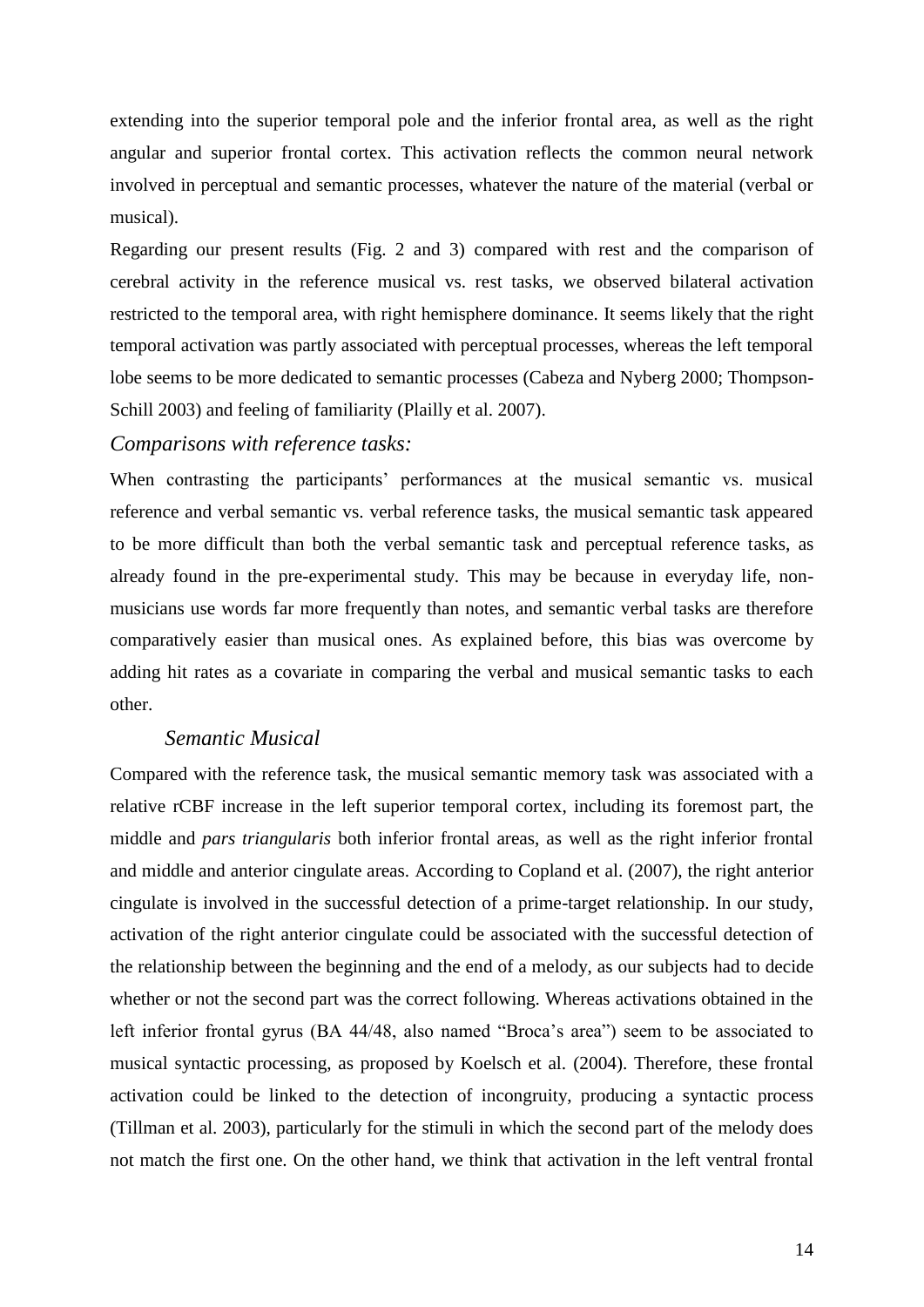area (BA 47) and in the temporal pole (BA 38) imply more specifically semantic processes (Greenberg et al. 2005; Satoh et al. 2006). In our musical semantic memory task, participants had to access their semantic memory to retrieve musical representations (knowledge) of the melodies they heard in order to decide if the following part was the correct one or not. During debriefing, all participants confirmed a semantic memory access to solve the task. Moreover, they were not able to recall the first time they heard a particular melody. Thus, activation of the left *pars triangularis* of the inferior frontal area, extending into the superior temporal pole, has previously been observed in studies of musical memory (Platel et al. 1997; Platel et al. 2003). Regarding the left inferior frontal area, similar results have been obtained with different musical material and experimental paradigms (Satoh et al. 2006; Plailly et al. 2007). Satoh et al. (2006) observed activation of the left inferior frontal gyrus during a recognition task of familiar music (compared to musical reference task). Plailly et al. (2007) also recorded activation of the left inferior and middle frontal gyrus prompted by feelings of familiarity for musical but also olfactory items (compared to unfamiliar items). Considering that in the musical semantic vs. perceptual reference task comparison the most of the common perceptual processes between the two conditions was subtracted, we think, therefore, that in our study, activation of the inferior and middle frontal gyrus could specifically reflect the feeling of familiarity for musical material (Kikyo et al. 2002; Kikyo and Miyashita 2004; Satoh et al. 2006; Plailly et al. 2007). These results are confirmed by the direct comparison between verbal and musical semantic processing (Fig.5). The left inferior frontal areas (extending into the superior temporal pole, BA 38) and the pars triangularis and orbital of the inferior frontal areas (BA 47) activate during the musical, but not during the verbal semantic memory task. This suggests they may be predominantly involved in the musical semantic processing.

In addition, left superior temporal pole activation has previously been demonstrated during the retrieval of specific or unique semantic information (for example: the Eiffel Tower in the "towers" category or concepts at a subordinate level) (Rogers et al. 2006; Patterson et al. 2007), abstract concepts (Fliessbach et al. 2006), personal semantic information (Svoboda et al. 2006), person identity information (Tsukiura et al. 2007), emotional material (Olson et al. 2007) and famous faces and buildings (Gorno-Tempini and Price 2001). Some authors have suggested that the left anterior temporal region may contribute to the processing of specific or unique semantic information (Martin and Chao 2001; Rogers et al. 2006; Tsukiura et al. 2007). As early as 1987, Jackendoff proposed in his semantic/conceptual structure theory a differentiation of knowledge for unique entities/categories terms. On the basis of these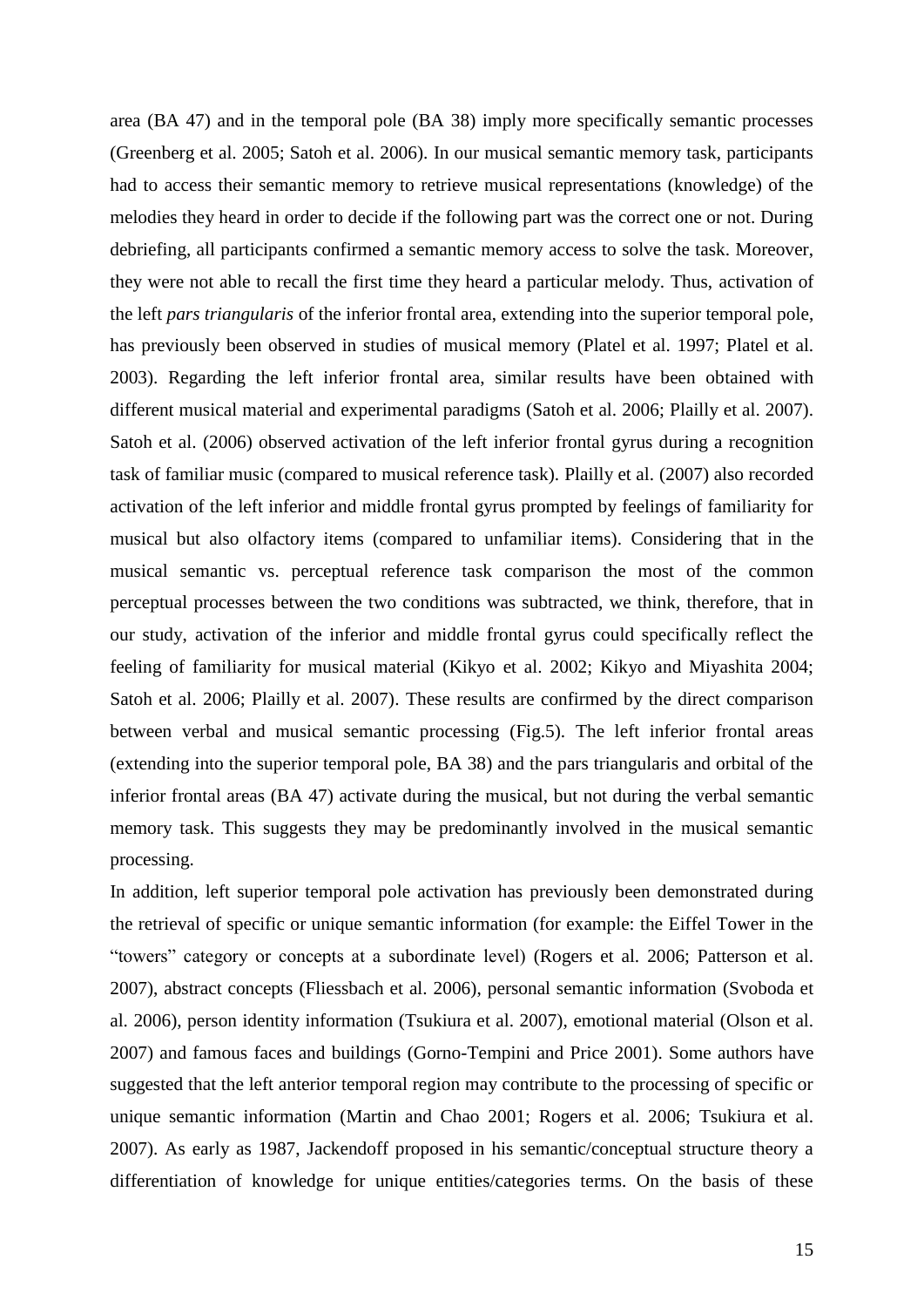previous findings, we can consider that each familiar melody refers to an unique semantic representation, just as face identity memory does (Gorno-Tempini and Price 2001). In other words, each individual melody is highly specific compared with other items in the same category and, as already postulated by Sacks (2006), memories for familiar melodies are specifically related to earlier personal events, encounters or states of mind evoked by listening to them. The anterior-posterior distinction hypothesis was postulated only for the left hemisphere. This view is not in disagreement with the clinical observations of pitch discrimination impairment following posterior temporal excisions (Liégeois-Chauvel et al. 1998) or with the results obtained by Halpern and Zatorre (1999) in their musical imagery task. These last authors observed, during a musical imagery task, activation in the right inferior frontal area and assumed that it reflected the involvement of these regions in the retrieval of familiar musical information but perhaps contaminated by episodic memory. In addition, considering the recent work of Peretz et al. (2009) regarding the cortical organization of the musical lexicon, we hypothesize that our right-sided activation preferentially refers to the storage in perceptual memory of the melodic traces for familiar tunes, as previously proposed by Samson and Peretz (2005) regarding the patients with temporal lesions (consistent with the idea of a participation of posterior temporal regions in musical perceptual processes, as found in the musical reference vs rest contrast, Fig 3). Whereas left-sided activation is linked to access to semantic attributes or associations (knowledge of style or personal information relating to a particular melody) involved in the explicit retrieval of melodies. Our PET findings are in good accord with this proposition: we found most right-lateralized activation in the MusSem-Rest contrast (Fig. 2) and MusRef-Rest (Fig. 3), reflecting certainly perceptual memory processes, and most left-lateralized activation for the MusSem-MusRef (Fig. 4), more specifically reflecting semantic memory associations. However, our participants were non-musicians, unlike those of Halpern and Zatorre who had an average of 9.5 years of musical education, and it is possible that bilateral (predominantly right) activations elicited by musical imagery were linked to the musical expertise during the musical information retrieval process.

### *Semantic Verbal*

The verbal semantic memory task was associated with the activation of the left middle temporal area and right cerebellum. These temporal and cerebellar regions are usually highlighted in studies of semantic memory (Cabeza and Nyberg 2000; Thompson-Schill 2003) and are known to be particularly dedicated to language comprehension in general (Price 2000) and auditory comprehension in particular (Jobard et al. 2007). The middle temporal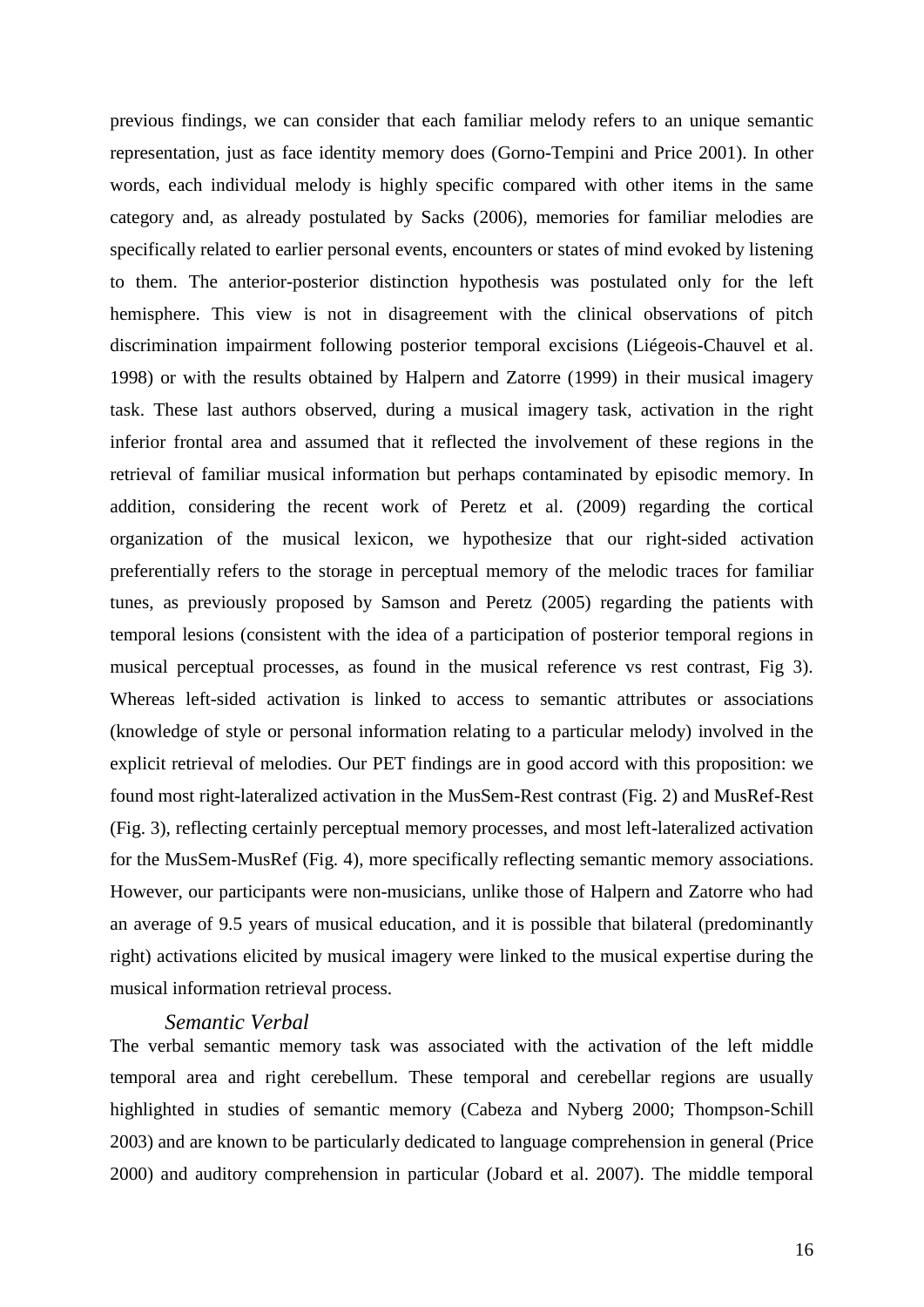gyrus was known to be the locus of lexical representation storage (Lau et al. 2008). The results of our study suggest that the verbal semantic memory of French proverbs and popular sayings draws on a more posterior part of the temporal cortex than does music. This finding is consistent with previous knowledge about the antero-posterior distribution of semantic representations across the left temporal lobe, with unique semantic information being more anteriorly represented than general semantic information (such as superordinate level concepts, as animals) (Martin and Chao 2001; Rogers et al. 2006). The verbal memory task used in our study probably referred to more general semantic representations than the musical memory task did. The verbal stimuli we used probably had little emotional and personal specificity compared with the musical ones, and the activation they brought about may reflect a category-specific effect (shared by everybody and associated with several concepts) rather than an item-specific one.

The right cerebellum activation observed during the verbal semantic task, in the "Verbal semantic – verbal reference" comparison (Fig. 4) and in the direct semantic verbal comparison ([VerbSem-VerbRef] – [MusSem-MusRef]) (Fig. 5), is not surprising, given that this area has been shown to be involved in several cognitive processes, such as semantic memory or language comprehension and production. Right-sided cerebellar activation during semantic processing has been associated with the amplification and improvement of representations to facilitate correct decision-making (Booth et al. 2007). Our results are also consistent with the fact that the right cerebellum has reciprocal connections with the left lateral temporal cortex.

In summary, consistent with our previous studies (Platel et al. 1997; Platel et al. 2003), we observed activation throughout the left temporal and prefrontal cortex for musical semantic processes. In light of direct comparisons between language and music, we propose that our results are consistent with the hypothesis of antero-posterior temporal organization for semantic concepts, with musical semantic retrieval involving the anterior temporal lobe more than verbal semantic retrieval. To specify the nature of this neural distribution, we suggest that musical material may be associated with the retrieval of unique semantic representations (such as faces or famous buildings) involving left anterior temporal regions, whereas verbal material may be associated with the retrieval of more general semantic representations involving more posterior temporal regions.

To conclude, our results show that verbal and musical semantic memory processes mostly activate a left temporal and prefrontal neural network, previously described for semantic and syntax processing. However, within this left common network, it appears that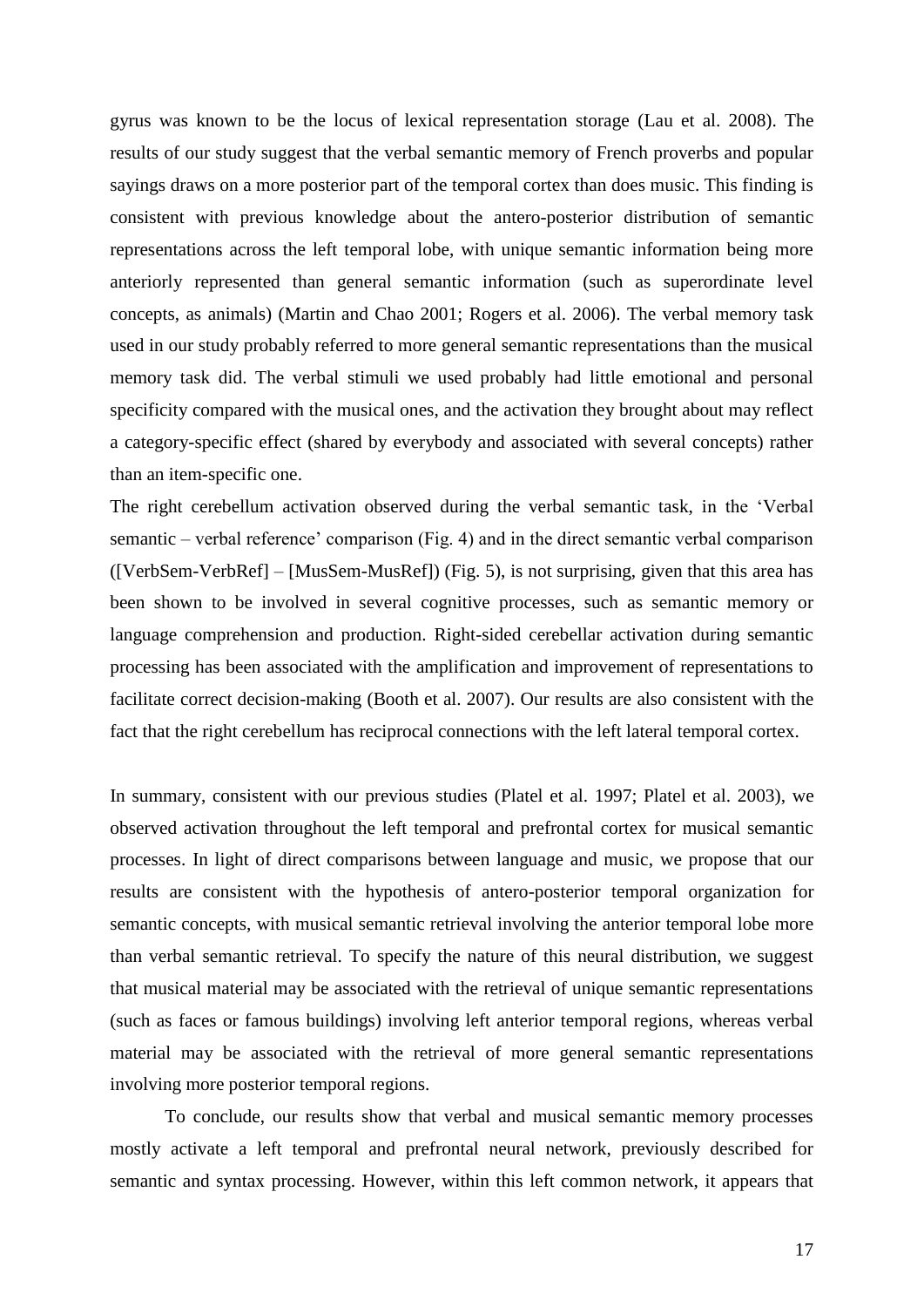musical semantic processes involve to a greater extent the left anterior temporal areas and produce more bilateral activations than the verbal semantic ones. Consistent with clinical dissociations (Eustache et al. 1990), we found that verbal and musical material draw on two different networks, suggesting that the musical lexicon (Peretz and Coltheart 2003; Platel et al. 2003; Peretz et al., 2009) is sustained by a largely distributed bilateral temporo-prefrontal cerebral network involving right cerebral regions for the retrieval of melodic traces in perceptual memory, whereas left cerebral areas are linked to access to the verbal and nonverbal semantic attributes and knowledge of familiar tunes.

**Acknowledgments:** *We would like to thank C. Lebouleux, M.H. Noel, O. Tirel, A. Pélerin, N. Jacques, P. Gagnepain, N. Villain, G. Chételat, G. Rauchs and the staff of the Cyceron cyclotron unit for their assistance. The authors thank Elizabeth Portier for reviewing the English style. We are also grateful to the subjects for agreeing to take part in the study. This research was supported by a "Music and Memory" French National Research Agency (ANR) grant and by the French Ministry of Research.*

#### **REFERENCES**

- Alho,K., Vorobyev,V.A., Medvedev,S.V., Pakhomov,S.V., Starchenko,M.G., Tervaniemi,M., and Naatanen,R., 2006. Selective attention to human voice enhances brain activity bilaterally in the superior temporal sulcus. Brain Res. 1075, 142-150.
- Bailey,D.L., Jones,T., and Spinks,T.J., 1991. A method for measuring the absolute sensitivity of positron emission tomographic scanners. Eur J Nucl Med. 18, 374-379.
- Besson,M. and Schon,D., 2001. Comparison between language and music. Ann N Y Acad Sci. 930, 232-258.
- Booth,J.R., Wood,L., Lu,D., Houk,C., and Bitan,T., 2007. The role of the basal ganglia and cerebellum in language processing. Brain Res. 1133, 136-144.
- Cabeza,R. and Nyberg,L., 2000. Imaging cognition II: An empirical review of 275 PET and fMRI studies. J Cogn Neurosci. 12, 1-47.

Cappa,S.F., 2008. Imaging studies of semantic memory. Curr Opin Neurol. 21, 669-675.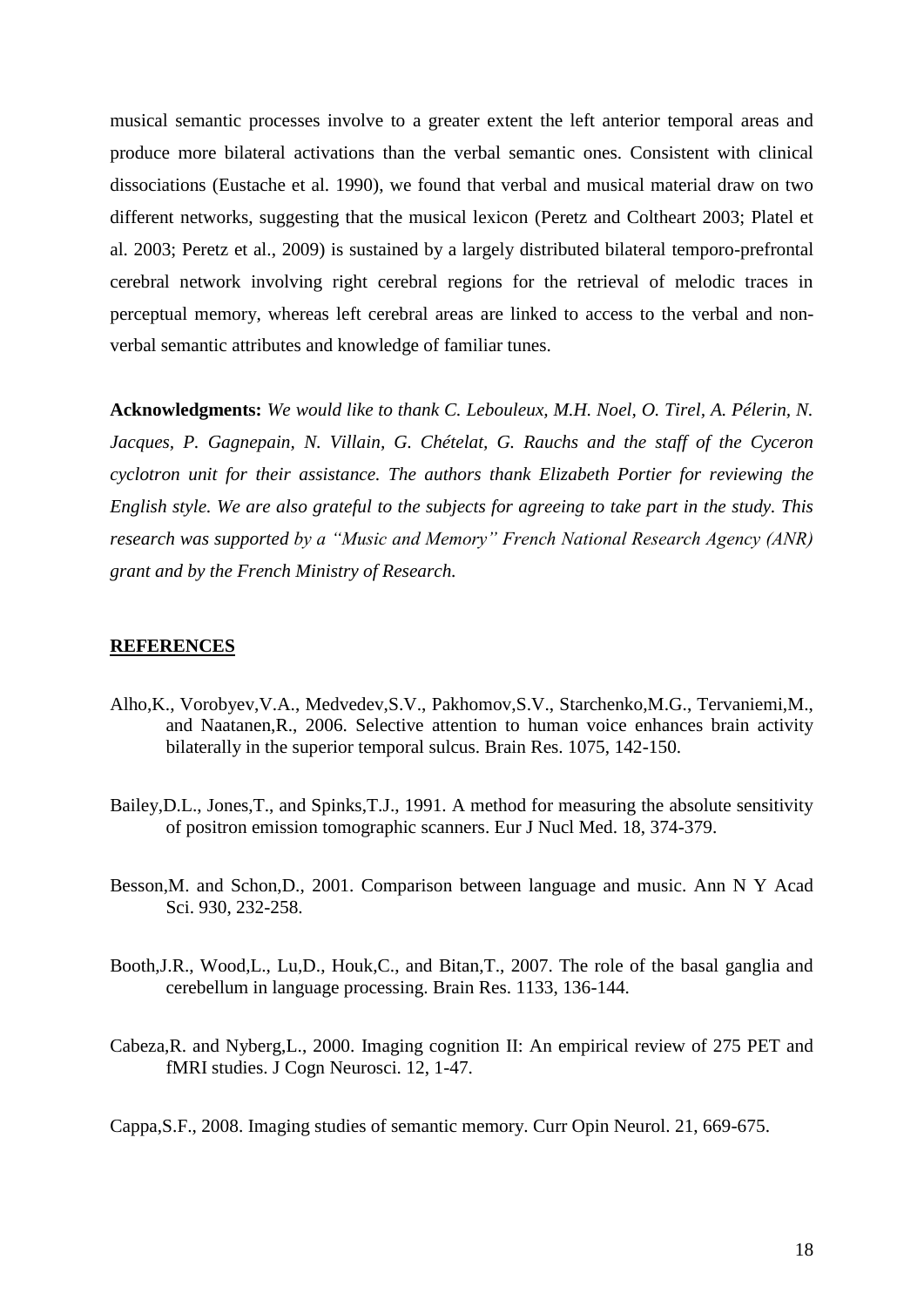- Copland,D.A., de Zubicaray,G.I., McMahon,K., and Eastburn,M., 2007. Neural correlates of semantic priming for ambiguous words: an event-related fMRI study. Brain Res. 1131, 163-172.
- Drury,H.A. and Van Essen,D.C., 1997. Functional specializations in human cerebral cortex analyzed using the Visible Man surface-based atlas. Hum Brain Mapp. 5, 233-237.
- Eustache,F., Lechevalier,B., Viader,F., and Lambert,J., 1990. Identification and discrimination disorders in auditory perception: a report on two cases. Neuropsychologia. 28, 257-270.
- Fliessbach,K., Weis,S., Klaver,P., Elger,C.E., and Weber,B., 2006. The effect of word concreteness on recognition memory. Neuroimage. 32, 1413-1421.
- Gorno-Tempini,M.L. and Price,C.J., 2001. Identification of famous faces and buildings: a functional neuroimaging study of semantically unique items. Brain. 124, 2087-2097.
- Greenberg,D.L., Rice,H.J., Cooper,J.J., Cabeza,R., Rubin,D.C., and Labar,K.S., 2005. Coactivation of the amygdala, hippocampus and inferior frontal gyrus during autobiographical memory retrieval. Neuropsychologia. 43, 659-674.
- Halpern,A.R. and Zatorre,R.J., 1999. When that tune runs through your head: a PET investigation of auditory imagery for familiar melodies. Cereb Cortex. 9, 697-704.
- Hubert,V., Beaunieux,H., Chetelat,G., Platel,H., Landeau,B., Danion,J.M., Viader,F., Desgranges,B., and Eustache,F., 2007. The dynamic network subserving the three phases of cognitive procedural learning. Hum Brain Mapp. 28, 1415-1429.
- Hubert,V., Beaunieux,H., Chetelat,G., Platel,H., Landeau,B., Viader,F., Desgranges,B., and Eustache,F., 2009. Age-related changes in the cerebral substrates of cognitive procedural learning. Hum Brain Mapp. 30, 1374-1386.
- Jobard,G., Vigneau,M., Mazoyer,B., and Tzourio-Mazoyer,N., 2007. Impact of modality and linguistic complexity during reading and listening tasks. Neuroimage. 34, 784-800.
- Kikyo,H., Ohki,K., and Miyashita,Y., 2002. Neural correlates for feeling-of-knowing: an fMRI parametric analysis. Neuron. 36, 177-186.
- Kikyo,H. and Miyashita,Y., 2004. Temporal lobe activations of "feeling-of-knowing" induced by face-name associations. Neuroimage. 23, 1348-1357.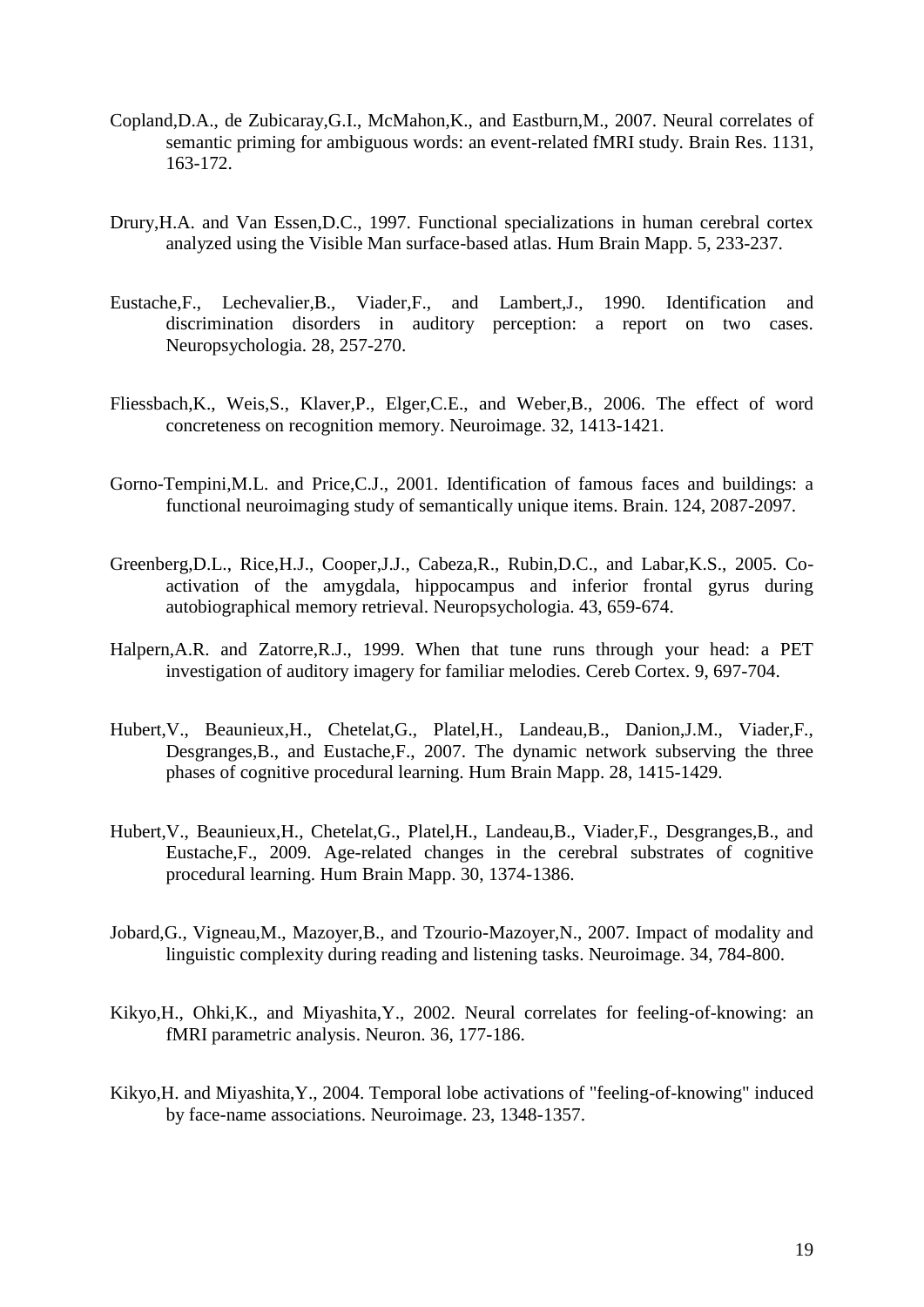- Koelsch,S., Gunter,T.C., Cramon,D.Y., Zysset,S., Lohmann,G., and Friederici,A.D., 2002. Bach speaks: a cortical "language-network" serves the processing of music. Neuroimage. 17, 956-966.
- Koelsch,S., Kasper,E., Sammler,D., Schulze,K., Gunter,T., and Friederici,A.D., 2004. Music, language and meaning: brain signatures of semantic processing. Nat Neurosci. 7, 302- 307.
- Koelsch,S., 2006. Significance of Broca's area and ventral premotor cortex for musicsyntactic processing. Cortex. 42, 518-520.
- Kriegstein,K.V. and Giraud,A.L., 2004. Distinct functional substrates along the right superior temporal sulcus for the processing of voices. Neuroimage. 22, 948-955.
- Lau,E.F., Phillips,C., and Poeppel,D., 2008. A cortical network for semantics: (de)constructing the N400. Nat Rev Neurosci. 9, 920-933.
- Lechevalier,B., Platel,H., and Eustache,F., 1995. [Neuropsychology of musical identification]. Rev Neurol (Paris). 151, 505-510.
- Liégeois-Chauvel,C., Peretz,I., Babai,M., Laguitton,V., and Chauvel,P., 1998. Contribution of different cortical areas in the temporal lobes to music processing. Brain. 121, 1853- 1867.
- Limb,C.J., 2006. Structural and functional neural correlates of music perception. Anat rec Part. 288A, 435-446.
- Luria,A.R., Tsvetkova,L.S., and Futer,D.S., 1965. Aphasia in a composer (V. G. Shebalin). J Neurol Sci. 2, 288-292.
- Martin,A. and Chao,L.L., 2001. Semantic memory and the brain: structure and processes. Curr Opin Neurobiol. 11, 194-201.
- Minati,L., Rosazza,C., D'Incerti,L., Pietrocini,E., Valentini,L., Scaioli,V., Loveday,C., and Bruzzone,M.G., 2008. FMRI/ERP of musical syntax: comparison of melodies and unstructured note sequences. Neuroreport. 19, 1381-1385.
- Olson,I.R., Plotzker,A., and Ezzyat,Y., 2007. The Enigmatic temporal pole: a review of findings on social and emotional processing. Brain. 130, 1718-1731.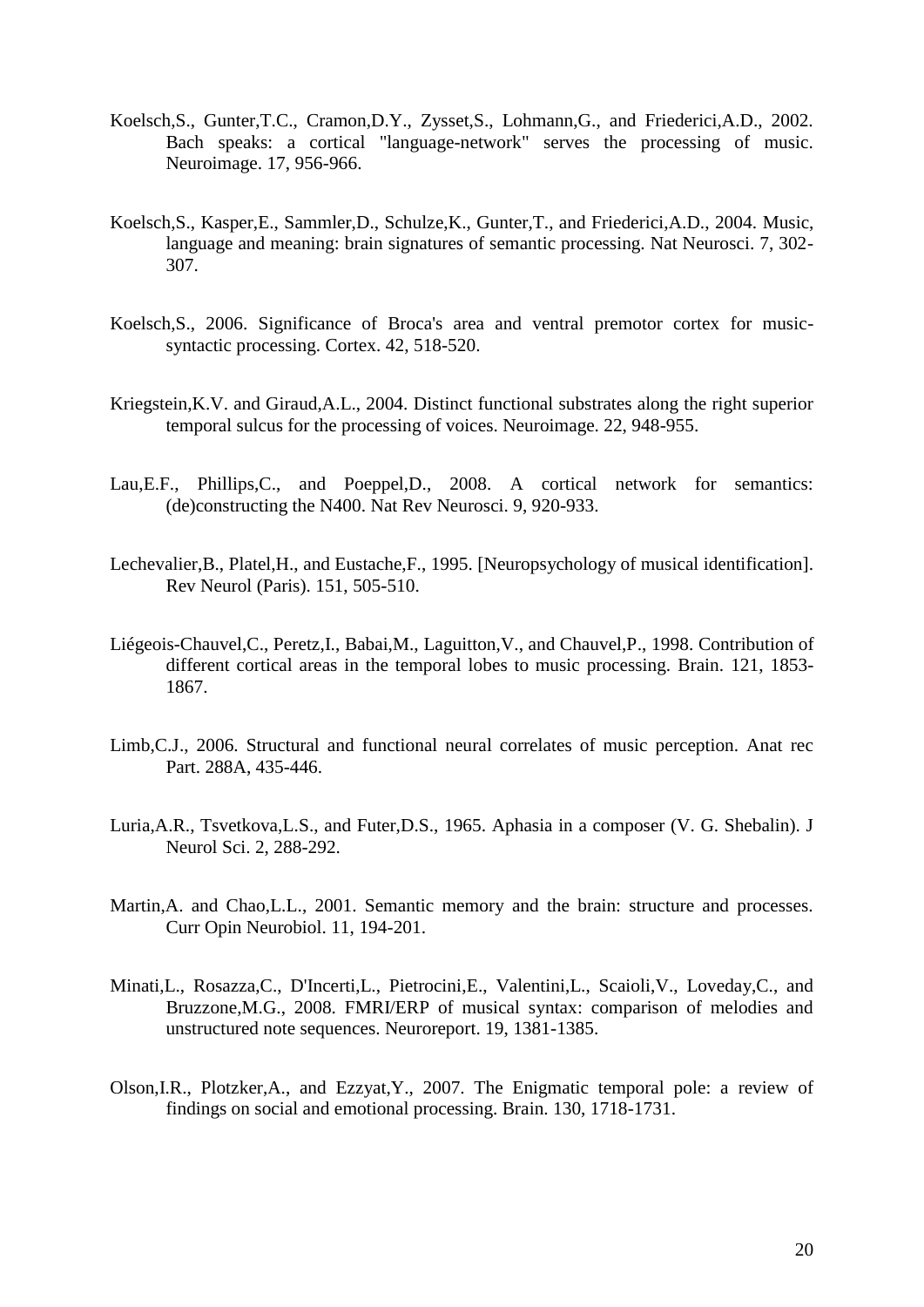- Patel,A.D., Gibson,E., Ratner,J., Besson,M., and Holcomb,P.J., 1998. Processing syntactic relations in language and music: an event-related potential study. J Cogn Neurosci. 10, 717-733.
- Patel,A.D., 2003. Language, music, syntax and the brain. Nat Neurosci. 6, 674-681.
- Patterson,K., Nestor,P.J., and Rogers,T.T., 2007. Where do you know what you know? The representation of semantic knowledge in the human brain. Nat Rev Neurosci. 8, 976- 987.
- Peretz,I., 1990. Processing of local and global musical information by unilateral braindamaged patients. Brain. 113, 1185-1205.
- Peretz,I., Kolinsky,R., Tramo,M., Labrecque,R., Hublet,C., Demeurisse,G., and Belleville,S., 1994. Functional dissociations following bilateral lesions of auditory cortex. Brain. 117, 1283-1301.
- Peretz,I., 1996. Can we lose memory for music? A case of music agnosia in a non musician. Journal of Cognitive Neuroscience. 8, 481-496.
- Peretz,I. and Coltheart,M., 2003. Modularity of music processing. Nat Neurosci. 6, 688-691.
- Peretz I, Gosselin N, Belin P, Zatorre RJ, Plailly J, Tillmann B. 2009 Music lexical networks: the cortical organization of music recognition. Ann N Y Acad Sci.1169:256-65.
- Plailly,J., Tillmann,B., and Royet,J.P., 2007. The feeling of familiarity of music and odors: the same neural signature? Cereb Cortex. 17, 2650-2658.
- Platel,H., Price,C., Baron,J.C., Wise,R., Lambert,J., Frackowiak,R.S., Lechevalier,B., and Eustache,F., 1997. The structural components of music perception. A functional anatomical study. Brain. 120, 229-243.
- Platel,H., Baron,J.C., Desgranges,B., Bernard,F., and Eustache,F., 2003. Semantic and episodic memory of music are subserved by distinct neural networks. Neuroimage. 20, 244-256.
- Price,C.J., 2000. The anatomy of language: contributions from functional neuroimaging. J Anat. 197, 335-359.
- Rogers,T.T., Hocking,J., Noppeney,U., Mechelli,A., Gorno-Tempini,M., Patterson,K., and Price,C., 2006. Anterior temporal cortex and semantic memory: reconciling findings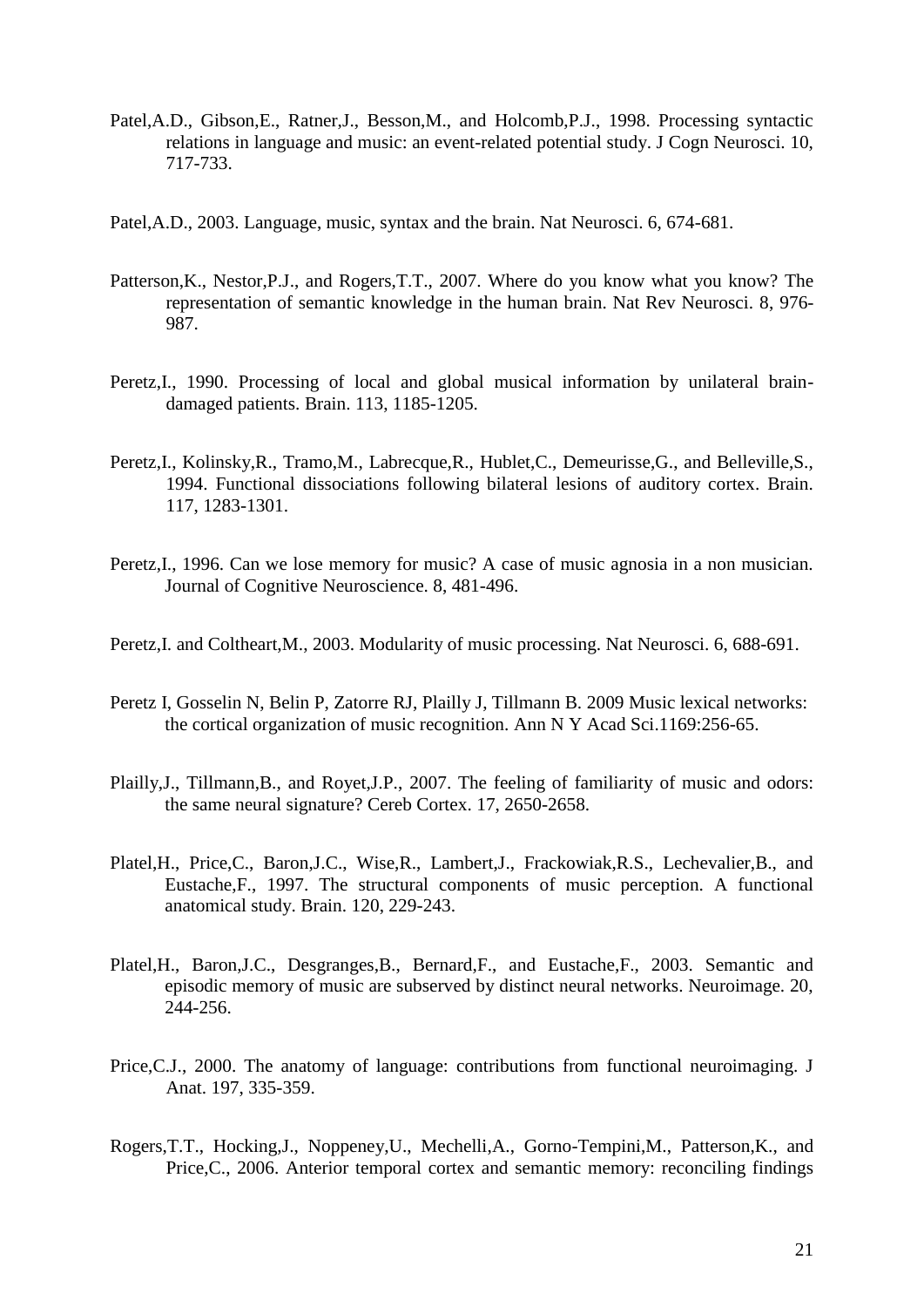from neuropsychology and functional imaging. Cogn Affect Behav Neurosci. 6, 201- 213.

Sacks,O., 2006. The power of music. Brain. 129, 2528-2532.

- Samson,S. and Peretz,I., 2005. Effects of prior exposure on music liking and recognition in patients with temporal lobe lesions. Ann N Y Acad Sci. 1060, 419-428.
- Satoh,M., Takeda,K., Nagata,K., Shimosegawa,E., and Kuzuhara,S., 2006. Positron-emission tomography of brain regions activated by recognition of familiar music. AJNR Am J Neuroradiol. 27, 1101-1106.
- Signoret,J.L., van Eeckhout,P., Poncet,M., and Castaigne,P., 1987. [Aphasia without amusia in a blind organist. Verbal alexia-agraphia without musical alexia-agraphia in braille]. Rev Neurol (Paris). 143, 172-181.
- Svoboda,E., McKinnon,M.C., and Levine,B., 2006. The functional neuroanatomy of autobiographical memory: a meta-analysis. Neuropsychologia. 44, 2189-2208.
- Tillmann,B., Janata,P., and Bharucha,J.J., 2003. Activation of the inferior frontal cortex in musical priming. Ann N Y Acad Sci. 999, 209-211.
- Thompson-Schill,S.L., 2003. Neuroimaging studies of semantic memory: inferring "how" from "where". Neuropsychologia. 41, 280-292.
- Tsukiura,T., Suzuki,C., Shigemune,Y., and Mochizuki-Kawai,H., 2007. Differential contributions of the anterior temporal and medial temporal lobe to the retrieval of memory for person identity information. Hum Brain Mapp.
- Tulving,E., 1972. Episodic and semantic memory. E.Tulving, W.Donaldson, and GH.Bower (Eds.), Organization of memory. Academic Press, New-York, pp. 381-403.

Tulving,E., 1985. Memory and consciousness. Can J Psychol. 26, 1-11.

- Tulving,E., 2001. Episodic memory and common sense: how far apart? Philos Trans R Soc Lond B Biol Sci. 356, 1505-1515.
- Vigneau,M., Beaucousin,V., Hervé,P.Y., Duffau,H., Crivello,F., Houdé,O., Mazoyer,B., and Tzourio-Mazoyer,N., 2006. Meta-analyzing left hemisphere language areas: phonology, semantics, and sentence processing. Neuroimage. 30, 1414-1432.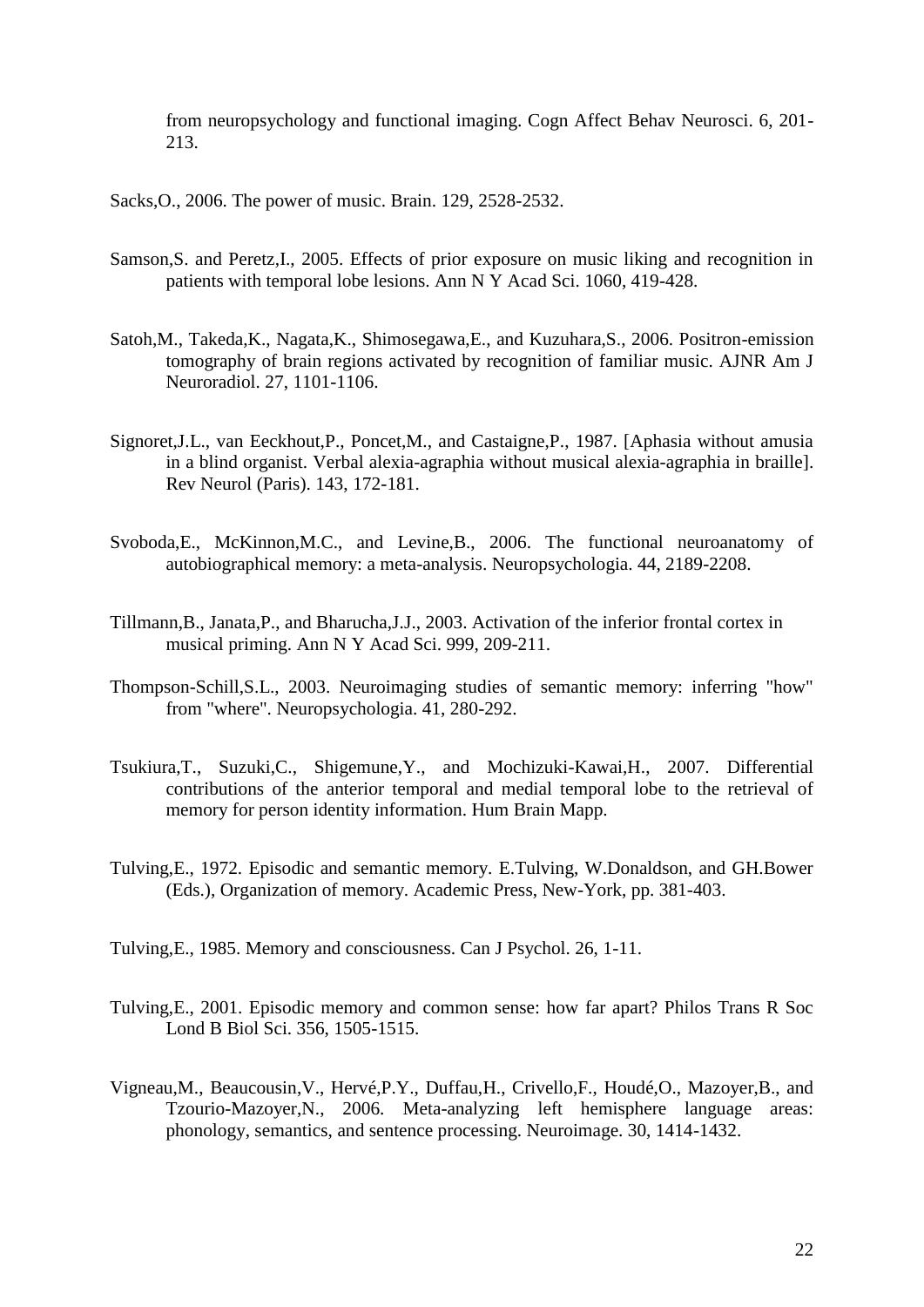- Zatorre,R.J., Evans,A.C., Meyer,E., and Gjedde,A., 1992. Lateralization of phonetic and pitch discrimination in speech processing. Science. 256, 846-849.
- Zatorre,R.J., Chen,J.L., and Penhune,V.B., 2007. When the brain plays music: auditory-motor interactions in music perception and production. Nat Rev Neurosci. 8, 547-558.



*Fig. 1: Overall design of the experimental paradigm*



*Fig. 2: PET scan comparisons: brain activations in the musical semantic tasks versus rest; and conjunction analysis of musical semantic versus rest and verbal semantic versus rest. Significantly activated regions with an uncorrected p-value threshold of 0.001, with multiplecomparison correction.*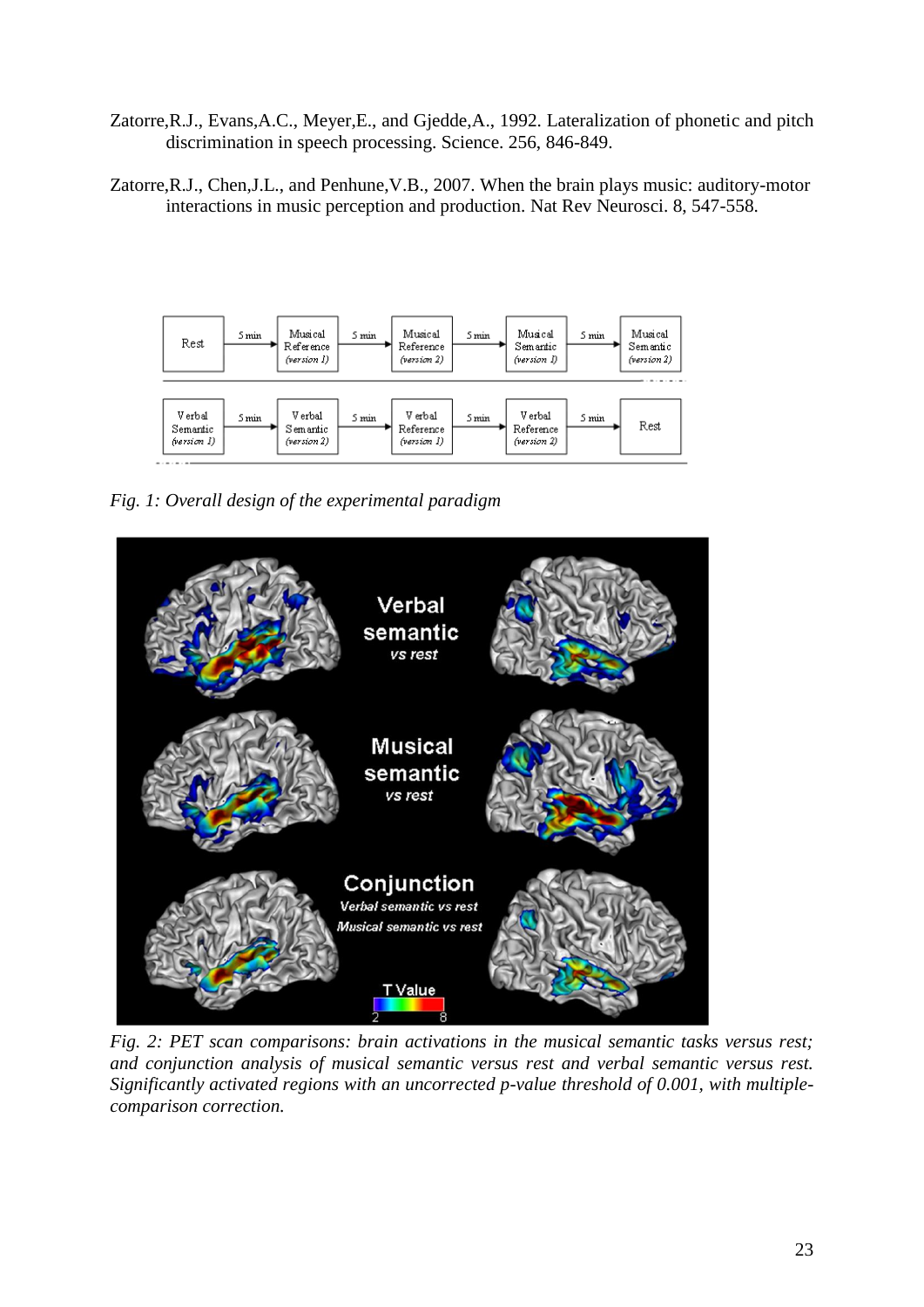

*Fig. 3: PET scan comparisons: brain activation in the musical reference versus rest (yellow), verbal reference versus rest (blue) and overlap (green). Significantly activated regions with an uncorrected p-value threshold of 0.001, with multiple-comparison correction.*



*Fig. 4: PET scan comparisons: brain activation in the musical semantic versus musical reference tasks and verbal semantic versus verbal reference tasks (adding hit rates as a covariate). Significantly activated regions at the p-value threshold of 0.001 uncorrected for multiple comparisons.*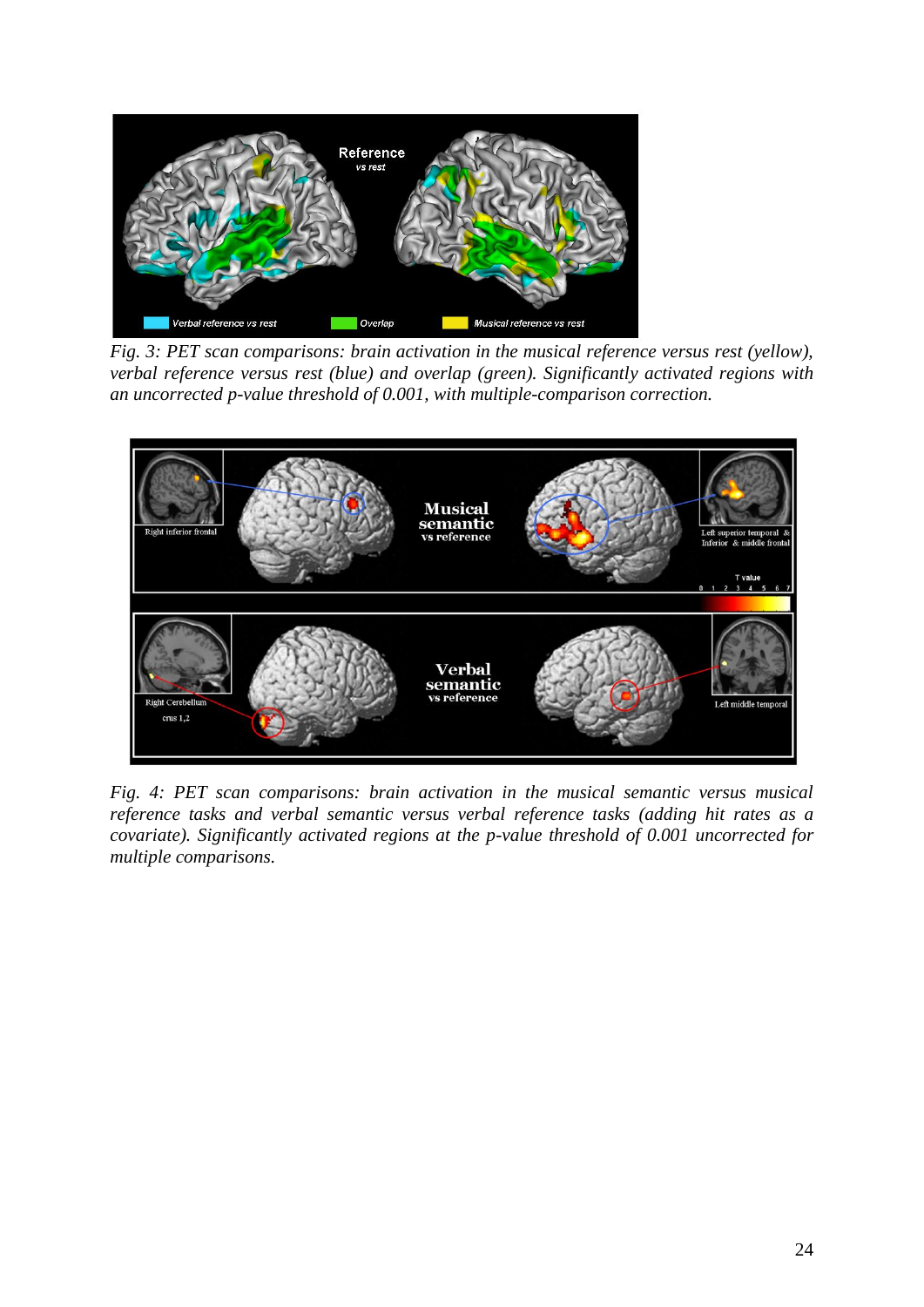

*Figure 5: PET scan comparisons: brain activation in the musical semantic versus verbal semantic [MusSem-MusRef] – [VerbSem-VerbRef] and verbal semantic versus musical semantic [VerbSem-VerbRef]-[MusSem-MusRef] (using an explicit mask). Significantly activated regions at the p-value threshold of 0.001 uncorrected for multiple comparisons. The plots represent the relative contribution of the different conditions of our paradigm, according to the "effect of interest", for selected peaks. The first column corresponds to the musical reference condition and the 2nd, 3rd, and 4th columns correspond selectively to the musical semantic, verbal semantic and verbal reference conditions.*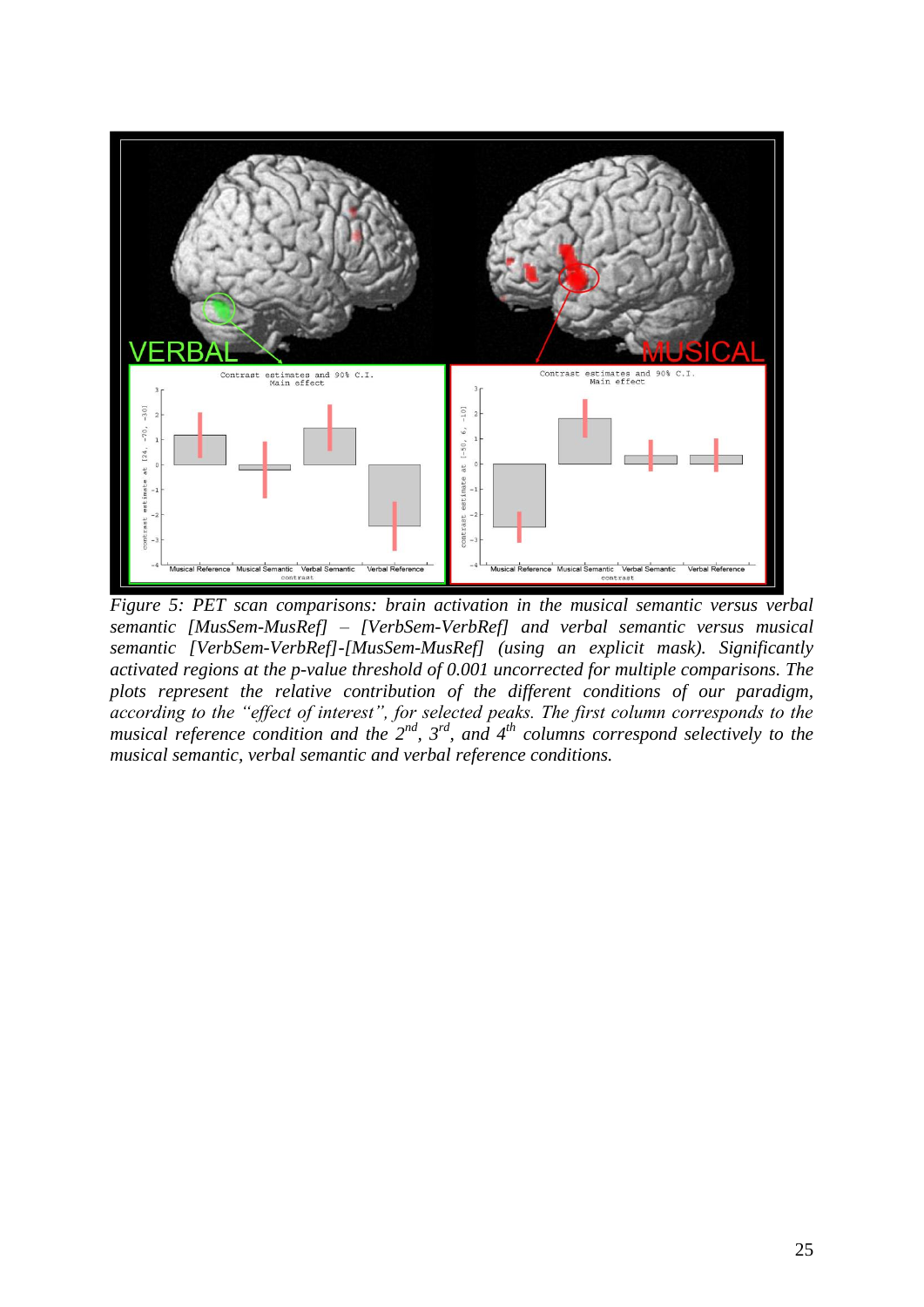| <b>Contrast and anatomical location</b>      | <b>Cluster size</b><br>(in pixels) | X     | y     | z        | Z score |
|----------------------------------------------|------------------------------------|-------|-------|----------|---------|
| <b>Musical semantic - Rest</b>               |                                    |       |       |          |         |
| Right superior and middle temporal (Ba22)    | 7027                               | 64    | $-20$ | $\Omega$ | > 7.80  |
| Left superior and middle temporal (Ba22)     | 6010                               | -50   | $-20$ | $\Omega$ | > 7.80  |
| Right angular (Ba39)                         | 1192                               | 40    | $-64$ | 46       | 5.57    |
| Right middle and superior frontal (Ba11)     | 553                                | 18    | 48    | $-22$    | 4.93    |
| Right middle and anterior cingulate (Ba 32)  | 161                                | 6     | 32    | 28       | 4.52    |
| Left cerebellum crus I & II                  | 387                                | $-10$ | $-82$ | $-28$    | 4.18    |
| Right cerebellum                             | 98                                 | 30    | $-62$ | $-26$    | 3.98    |
| Verbal semantic - Rest                       |                                    |       |       |          |         |
| Left middle and superior temporal (Ba22)     | 7755                               | $-62$ | $-20$ | $\Omega$ | > 7.80  |
| Right superior and middle temporal (Ba22)    | 3890                               | 58    | -26   | 2        | 6.46    |
| Right superior frontal (Ba11)                | 754                                | 6     | 52    | $-20$    | 5.02    |
| Right angular (Ba39)                         | 447                                | 44    | $-62$ | 42       | 4.98    |
| Left superior frontal (Ba11)                 | 405                                | $-18$ | 28    | $-20$    | 4.32    |
| Left inferior frontal (Ba48)                 | 93                                 | -38   | 12    | 28       | 3.93    |
| Right cerebellum crus II                     | 70                                 | 18    | -88   | $-32$    | 3.71    |
| Left angular (Ba7)                           | 88                                 | $-40$ | $-70$ | 42       | 3.61    |
| Conjunction (MusSem - Rest and VerbSem-Rest) |                                    |       |       |          |         |
| Left middle and superior temporal (Ba11)     | 5571                               | -52   | $-24$ | $-2$     | 7.33    |
| Right middle and superior temporal (Ba22)    | 3767                               | 58    | $-26$ | 2        | 6.46    |
| Right angular (Ba39)                         | 441                                | 44    | $-62$ | 42       | 4.98    |
| Right superior frontal (Ba11)                | 161                                | 16    | 52    | $-18$    | 3.83    |

*Table 1. Brain regions activated during the musical semantic and verbal semantic tasks vs rest; and conjunction analysis of musical semantic vs. rest and verbal semantic vs. rest. Areas significantly activated at p<0.001 uncorrected.*